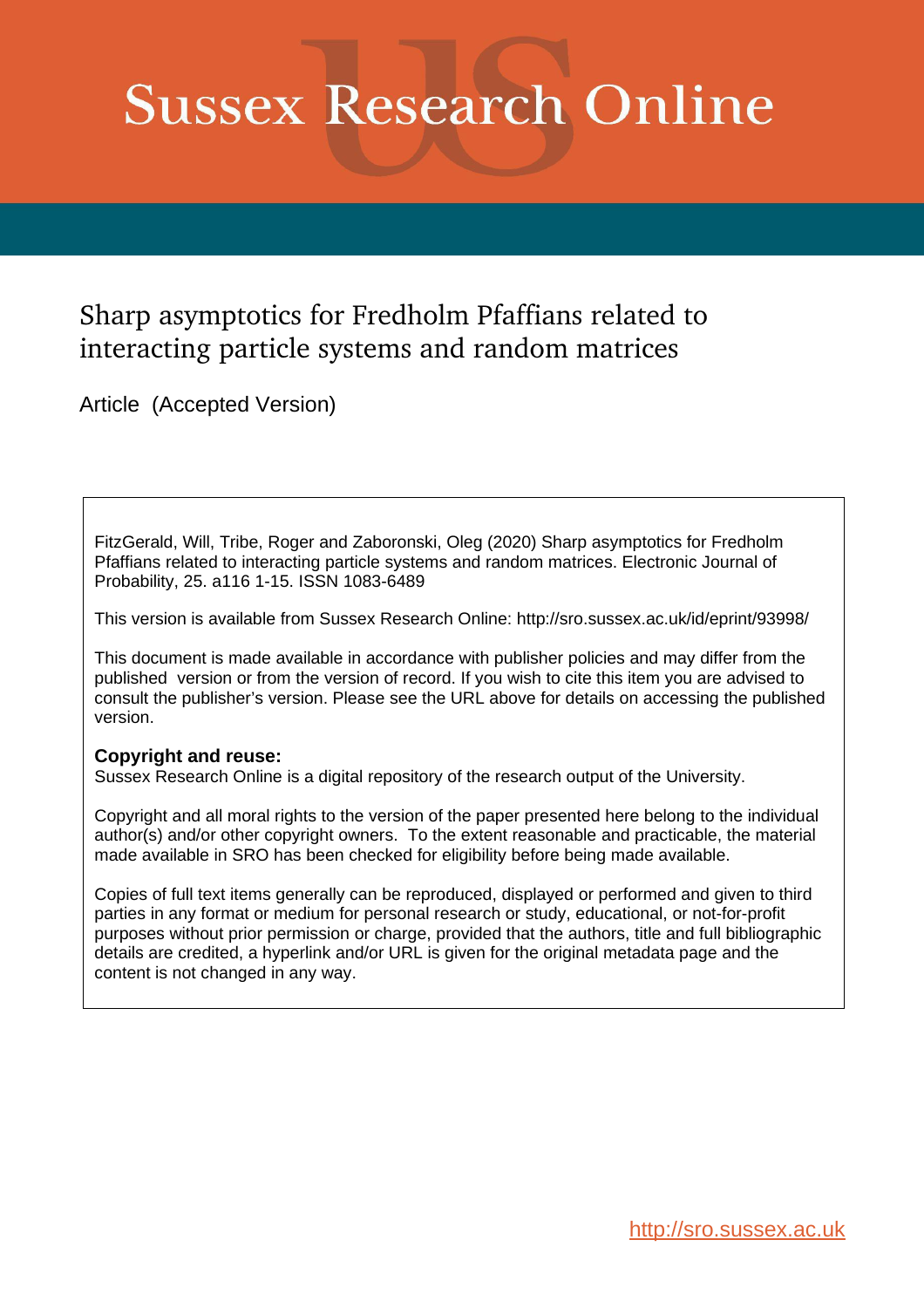## Sharp asymptotics for Fredholm Pfaffians related to interacting particle systems and random matrices

Dedicated to the memory of Marc Kac

Will FitzGerald<sup>∗1</sup>, Roger Tribe<sup>†1</sup> and Oleg Zaboronski<sup>‡1</sup>

<sup>1</sup>Department of Mathematics, University of Warwick, Coventry CV4 7AL, UK

April 16, 2020

#### Abstract

It has been known since the pioneering paper of Mark Kac [20], that the asymptotics of Fredholm determinants can be studied using probabilistic methods. We demonstrate the efficacy of Kac' approach by studying the Fredholm Pfaffian describing the statistics of both non-Hermitian random matrices and annihilating Brownian motions. Namely, we establish the following two results. Firstly, let  $\sqrt{N} + \lambda_{max}$  be the largest real eigenvalue of a random  $N \times N$  matrix with independent  $N(0, 1)$  entries (the 'real Ginibre matrix'). Consider the limiting  $N \to \infty$  distribution  $\mathbb{P}[\lambda_{max} < -L]$  of the shifted maximal real eigenvalue  $\lambda_{max}$ . Then

$$
\lim_{L \to \infty} e^{\frac{1}{2\sqrt{2\pi}}\zeta(\frac{3}{2})L} \mathbb{P}\left(\lambda_{max} < -L\right) = e^{C_e},
$$

where  $\zeta$  is the Riemann zeta-function and

$$
C_e = \frac{1}{2}\log 2 + \frac{1}{4\pi} \sum_{n=1}^{\infty} \frac{1}{n} \left( -\pi + \sum_{m=1}^{n-1} \frac{1}{\sqrt{m(n-m)}} \right).
$$

Secondly, let  $X_t^{(max)}$  be the position of the rightmost particle at time t for a system of annihilating Brownian motions (ABM's) started from every point of  $\mathbb{R}_-$ . Then

$$
\lim_{L \to \infty} e^{\frac{1}{2\sqrt{2\pi}}\zeta(\frac{3}{2})L} \mathbb{P}\left(\frac{X_t^{(max)}}{\sqrt{4t}} < -L\right) = e^{C_e}.
$$

These statements are a sharp counterpart of the results of [22], improved by computing the  $O(L^0)$  term in the asymptotic  $L \to \infty$  expansion of the corresponding Fredholm Pfaffian.

#### 1 Introduction and the main result

The present paper continues the investigation of the statistics of the real eigenvalues for random matrices with independent normal matrix elements (the so-called real Ginibre ensemble) and particles for the system of annihilating Brownian motions started in [22].

<sup>∗</sup>will.fitzgerald@warwick.ac.uk

<sup>†</sup> r.p.tribe@warwick.ac.uk

<sup>‡</sup>olegz@maths.warwick.ac.uk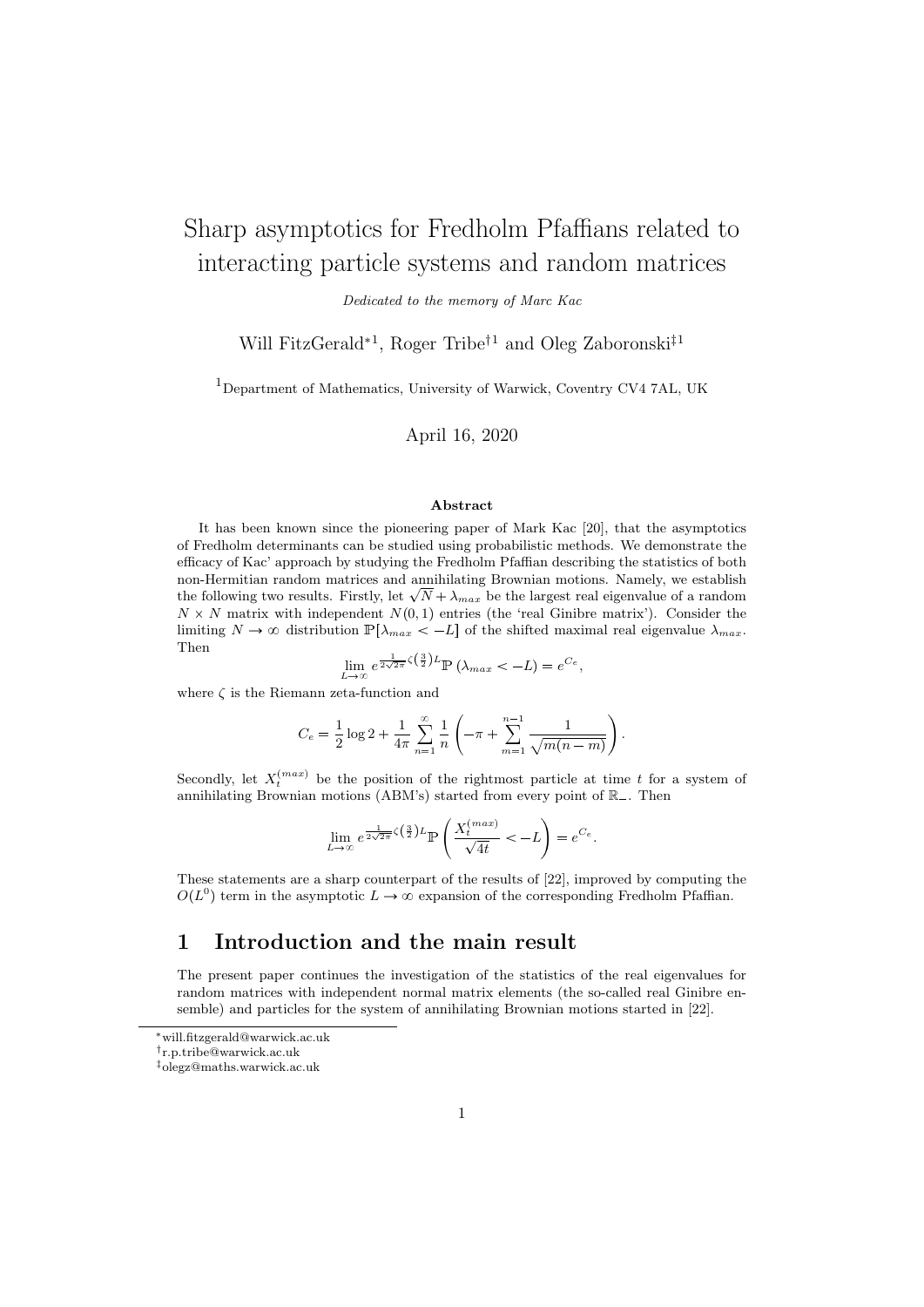A mathematical way of describing random arrangements of points representing eigenvalues or particle positions is the theory of point processes, see [9] for a review. Important subclasses of point processes are determinantal and Pfaffian point processes, whose correlation functions are given by determinants or Pfaffians of kernels of certain integral operators. Well known examples of determinantal point processes are the laws of eigenvalues for random Hermitian, unitary and complex Gaussian matrix models; the eigenvalue statistics for symmetric, symplectic and real random Gaussian matrices are described by Pfaffian point processes, see [1], [21] for reviews. Moreover, determinantal and Pfaffian point processes describe the distribution of particles for a number of interacting particle systems such as the totally asymmetric simple exclusion process [19] and reaction-diffusion systems for certain combinations of annihilation, coalescence, branching and immigration of particles, [17], [18], [26].

Of a particular importance for the current investigation is the fact that the law of the real eigenvalues for the real Ginibre ensemble is a Pfaffian point process, [5], [14], [24]. Moreover, its bulk scaling limit coincides (up to a diffusive rescaling) with the fixed time law of annihilating Brownian motions started at every point of the real line [26], its edge scaling limit coincides with the fixed time law of annihilating Brownian motions started at every point of the negative part of the real line [17], [6].

The probabilities of 'gaps' (regions of space void of any particles) are a fundamental object for point processes, which in fact characterise the law of a simple one-dimensional process uniquely. For determinantal and Pfaffian point processes gap probabilities are given by Fredholm determinants and Pfaffians of integral operators determined by the kernels of the corresponding processes. A particular instance of gap probability is the distribution of the rightmost or leftmost particle for the process, for example the statistics of the largest eigenvalue of a random Hermitian matrix (the Tracy-Widom distribution, [21]), or the largest real eigenvalue of a real random matrix (the Rider-Sinclair distribution, [23]).

An exact calculation of a Fredholm determinant or a Pfaffian is impossible in all but a few special cases (for example the celebrated link between Painlevé functions and the GOE and GSE ensembles, see [1] Section 3.1). Fortunately, the asymptotics of gap probabilities in the limit of large empty intervals can be studied in many important cases. If, for example, the operator is translationally invariant, the asymptotics of the corresponding Fredholm determinant can be studied using Szegő's theorem and its modifications, see [8] for a review. In particular, Szegő's theorem was used by Derrida and Zeitak to calculate the asymptotics of a single gap probability in a coalescence-annihilation model started at every point of the real line [11]. Note that for the purely annihilating case, Derrida-Zeitak's calculation is non-rigorous due to the presence of Fisher-Hartwig singularities in the kernel, but the final answer is believed to be correct and can be rigorised using an appropriate modification of Szegő's formula, see [8], Chapter 6. In [15] Forrester used the Derrida-Zeitak formula and the connection between the real Ginibre random matrix model and annihilating Brownian motions stated above to calculate the asymptotics of gap probabilities for the distribution of real eigenvalues in the bulk. For us [15] was a crucial paper which inspired our current research.

In the absence of translational invariance, the situation is more complicated. If the operator is integrable (as is the case for all point processes describing eigenvalues of complex Hermitian random matrices), the asymptotics of the distribution of extreme eigenvalues can be studied by reducing the problem to a matrix Riemann-Hilbert problem and analyzing the latter, see e.g. [10]. As was discovered recently in [2], the operator  $K$  which defines the Pfaffian point process for the annihilating Brownian motions and the edge scaling limit of the real Ginibre ensemble is Fourier-conjugated to an integrable operator. This is a significant development, placing the real Ginibre ensemble firmly in the realm of integrable systems. Unfortunately, the associated Riemann-Hilbert problem turned out to be somewhat complicated allowing the calculation of the asymptotics of the Fredholm Pfaffian only for the operator  $\gamma K$ , where  $\gamma < 1$ , thus making it difficult to relate the answer to the distribution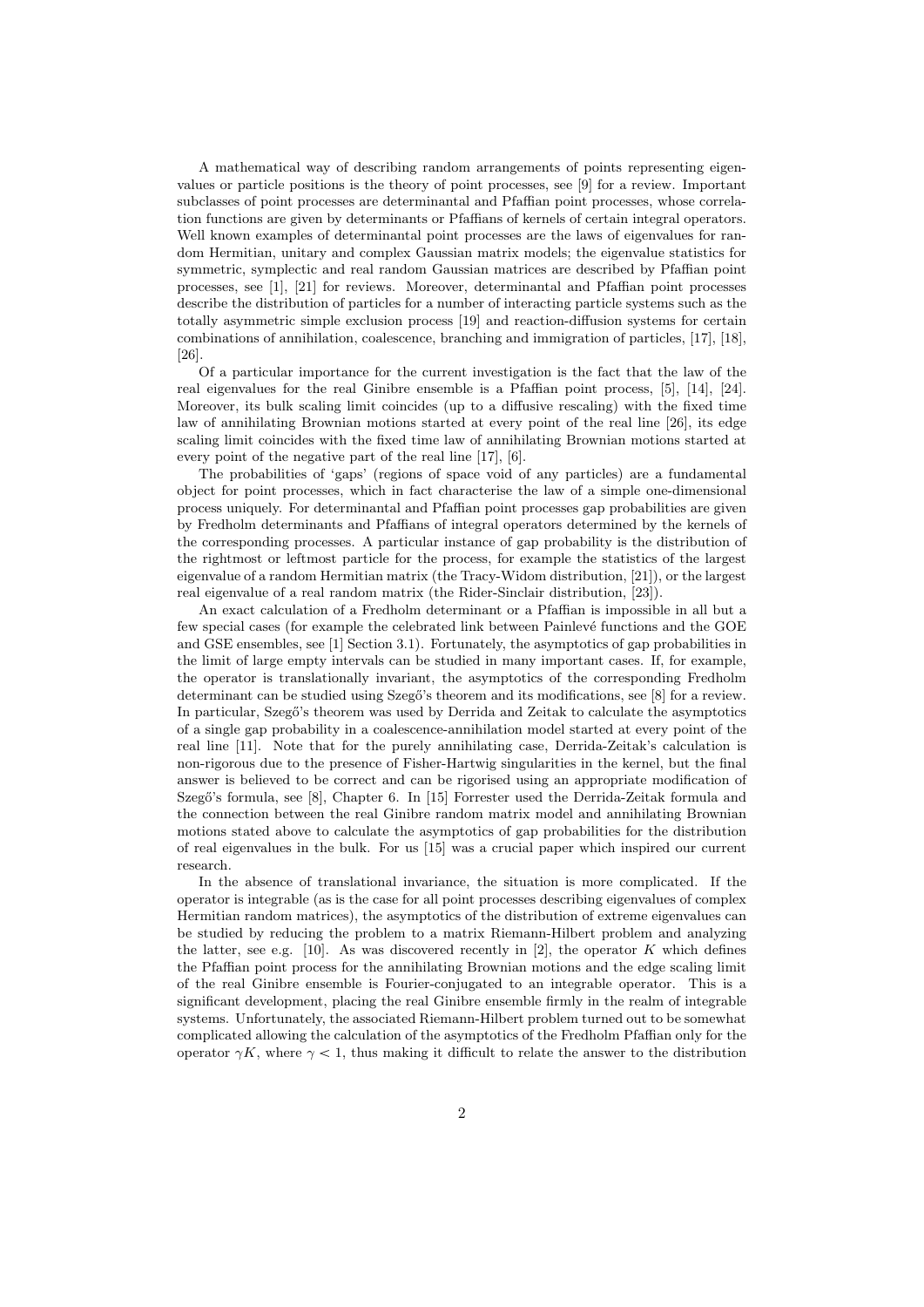of the largest real eigenvalue ( $\gamma = 1$ ). Moreover, the constant factor  $C_e$  is not directly accessible by these methods for any  $\gamma$ . Notice however, that in the context of particle system,  $\gamma K$  for  $\frac{1}{2} \leq \gamma \leq 1$  has a clear probabilistic meaning - it describes the statistics of mixed annihilating-coalescing Brownian motions, [17].

An alternative approach to the asymptotic analysis of Fredholm determinants was pioneered by Mark Kac  $[20]$  who was the first to state and prove a continuous version of Szegő's theorem, which originally was formulated for Toeplitz matrices rather than translationally invariant trace class integral operators. The main idea due to Kac is to interpret the log-det expansion of the Fredholm determinant of the trace-class integral operator T acting on  $L^2$ functions on  $I \subset \mathbb{R}$ ,

$$
\log \det(I-T) = -\sum_{n=1}^{\infty} \frac{1}{n} \int_{I^n} T(x_1 - x_2) T(x_2 - x_3) \dots T(x_n - x_1) dx_1 \dots dx_n,
$$

as a certain expectation with respect to the measure of a random walk whose increments have a (pseudo) distribution  $T(x)dx$ . Of course, the result of [20] can be derived directly by taking the continuous limit of Szegő's theorem for Toepltiz matrices.

However, as we showed in [22], the probabilistic approach can be used for the derivation of new results, namely the tails of the distribution of the rightmost real eigenvalue (the rightmost particle) for the edge scaling limit of the real Ginibre ensemble (annihilating Brownian motions). This is the most difficult  $\gamma = 1$  case in the terminology of [2], see the discussion above. In [22] we already calculated the asymptotic of the relevant Fredholm Pfaffian up to  $O(1)$  errors. In the current paper we will show that by sticking closer to the original Kac argument we can calculate the constant term as well as characterise the size of the correction. The calculation turns out to be rather short and intuitive. It is based on some classical properties of random walks with general increments, as discussed in [13].

The main result of the paper is the following statement. Let  $\sqrt{N} + \lambda_{max}$  be the largest real eigenvalue for the  $N \times N$  real Ginibre ensemble. Let  $\mathbb{E}_N$  denote the ensemble expectation. Let

$$
\mathbb{P}(\lambda_{max} < -L) = \lim_{N \to \infty} \mathbb{E}_N(\mathbb{1}(\lambda_{max} < -L)) \tag{1}
$$

be the edge scaling limit of the distribution of the largest real eigenvalue.

Theorem 1.1. For  $L > 0$ ,

$$
\lim_{L \to \infty} e^{\frac{\zeta(3/2)}{2\sqrt{2\pi}}L} \mathbb{P}\left(\lambda_{max} < -L\right) = e^{C_e},\tag{2}
$$

where

$$
C_e = \frac{1}{2}\log 2 + \frac{1}{4\pi} \sum_{n=1}^{\infty} \frac{1}{n} \left( -\pi + \sum_{m=1}^{n-1} \frac{1}{\sqrt{m(n-m)}} \right).
$$
 (3)

More precisely,

$$
\log \mathbb{P}\left(\lambda_{max} < -L\right) = -\frac{\zeta(3/2)}{2\sqrt{2\pi}}L + C_e + o(L^{-1+}),\tag{4}
$$

where for  $o(L^{-1+})$ : for any  $\mu > 0$ ,  $\lim_{L \to \infty} L^{1-\mu} o(L^{-1+}) = 0$ .

The problem of computing  $\exp C_e$ , the constant factor in the asymptotic expansion of Fredholm determinants, is a known difficult problem in statistical physics, see for example [3] for the calculation of the constant factor for the partition function of the six-vertex model and a review of similar cases.

Let us analyse the presented asymptotic formula for the gap probability at the edge of the spectrum in more detail. Numerically,  $\exp(C_e) \approx 0.75$ , which is consistent with its numerical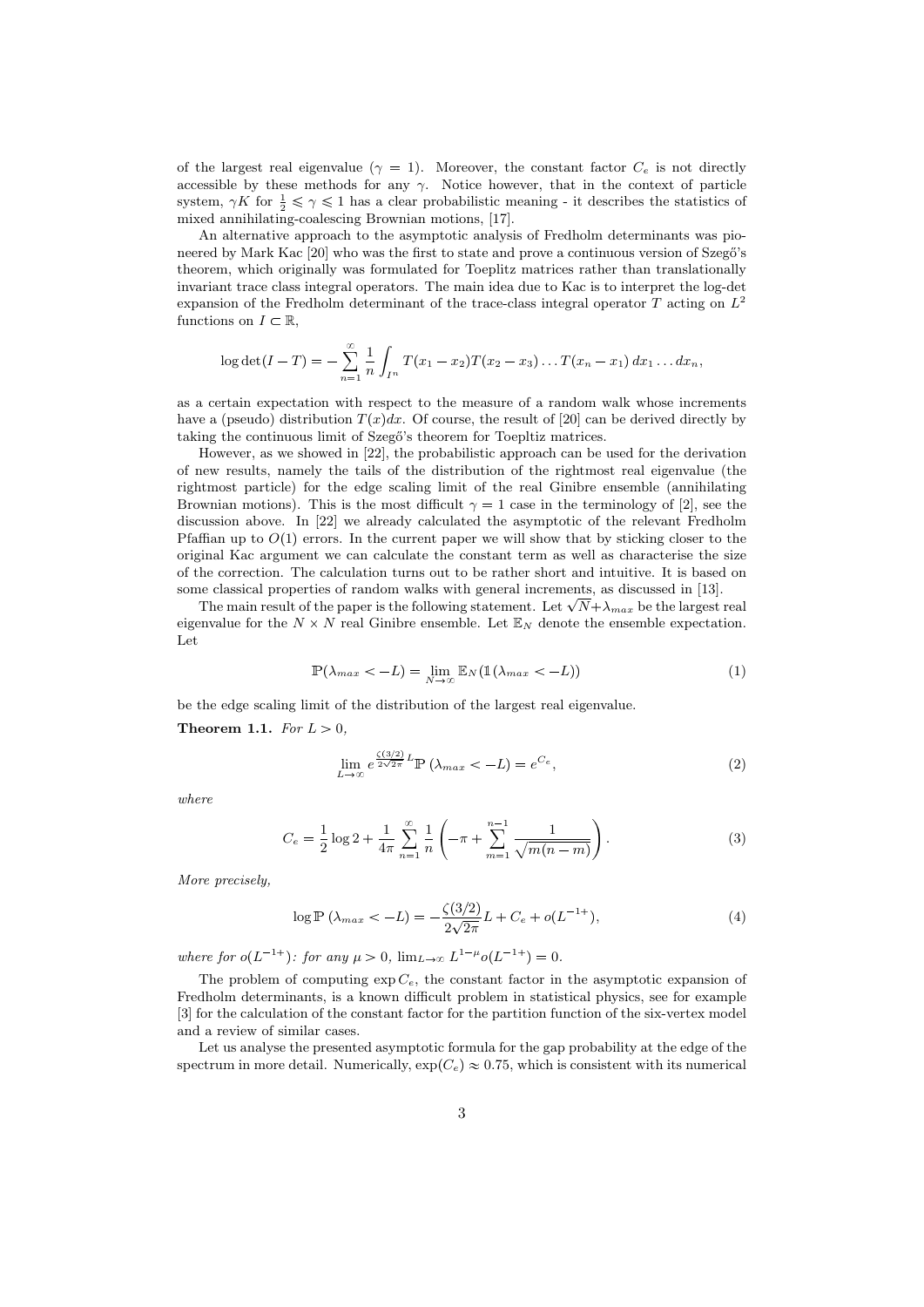value obtained in [2]. Let us also compare (4) with the bulk scaling limit of the probabilty  $\mathbb{P}(N(-L, 0) = 0)$  that the interval  $(-L, 0)$  contains no real (unshifted) eigenvalues. As predicted by the Derrida-Zeitak formula [11] applied to the real Ginibre ensemble in [15],

$$
\log \mathbb{P}\left(N(-L,0)=0\right) = -\frac{\zeta(3/2)}{2\sqrt{2\pi}}L + C_b + o(L^0),\tag{5}
$$

where

$$
C_b = \log 2 + \frac{1}{4\pi} \sum_{n=1}^{\infty} \frac{1}{n} \left( -\pi + \sum_{m=1}^{n-1} \frac{1}{\sqrt{m(n-m)}} \right).
$$
 (6)

Comparing (5) and (4) we see that the leading terms coincide. This is not very surprising, see [22] for a heuristic explanation. However, there is no reason why the  $O(1)$  terms should be the same. In fact, we see from the above formulae that

$$
\lim_{L \to \infty} \frac{\mathbb{P}\left(\lambda_{max} < -L\right)}{\mathbb{P}\left(N(-L, 0) = 0\right)} = e^{C_e - C_b} = \frac{1}{\sqrt{2}}.\tag{7}
$$

It would be interesting to see if it were possible to derive relation (7) without computing  $\mathbb{P}(\lambda_{max} < -L)$  and  $\mathbb{P}(N(-L, 0) = 0)$  separately.

Interpreted in terms of particle systems, our result reads as follows:

Corollary 1.2. Consider the system of instantaneously annihilating Brownian motions on the real line started from every point of  $\mathbb{R}_-$  (half-space maximal entrance law). Let  $X_t^{(max)}$ be the position of the rightmost particle at a fixed time  $t > 0$ . Then

$$
\lim_{X \to \infty} e^{\frac{1}{2\sqrt{2\pi}}\zeta\left(\frac{3}{2}\right)\frac{X}{\sqrt{4t}}} \mathbb{P}\left(X_t^{(max)} < -X\right) = e^{C_e}.\tag{8}
$$

The Corollary is a direct consequence of the observation that

$$
X_t^{(max)} \stackrel{(d)}{\sim} \sqrt{4t} \lambda_{max}.
$$

This in turn follows from the fact that the edge scaling limit of the law of real eigenvalues for the real Ginibre ensemble and the single time distribution of ABM's with half-space maximal entrance law rescaled by  $1/\sqrt{4t}$  can be characterised by the same Pfaffian point process, see [5], [6] and [17] for a proof of this fact.

The rest of the paper is organised as follows. In Section 2 we collect the probabilistic tools necessary to establish our main result, explain the main idea for the argument and finally prove Theorem 1.1. In Section 3 we prove the probabilistic lemmas used to derive the statement of the Theorem. For the sake of completeness we also present a streamlined proof of the key identity due to Kac [20], which underpins our argument.

### 2 The proof of Theorem 1.1

The starting point for the proof is the Rider-Sinclair formula [23], which gives a Fredholm Pfaffian expression for  $\mathbb{P}(\lambda_{max} < -L)$ . More specifically, we will use a probabilistic restatement of Rider-Sinclair's result proved in [22], which can be explained as follows. Let  $(p_n, n \geq 0)$  be the discrete time random walk with Gaussian  $N(0, 1/2)$  increments started at zero. Let

$$
\begin{cases}\n\tau_L = \inf_{n>0} \{2n-1 : B_{2n-1} \ge L\}, \\
\tau_0 = \inf_{n>0} \{2n : B_{2n} \le 0\}.\n\end{cases}
$$
\n(10)

In words:  $\tau_0$  is the smallest *even* time such that  $B_{\tau_0} \leq 0$ ,  $\tau_L$  is the smallest *odd* time such that  $B_{\tau_L} \geq L$ . Also, let

$$
M_{2n} = \sup\{B_k : k \text{ is odd, } k < 2n\} \tag{11}
$$

be the supremum of the random walk  $(B_k)_{k\geq0}$  taken over all odd times not exceeding the time 2n. Then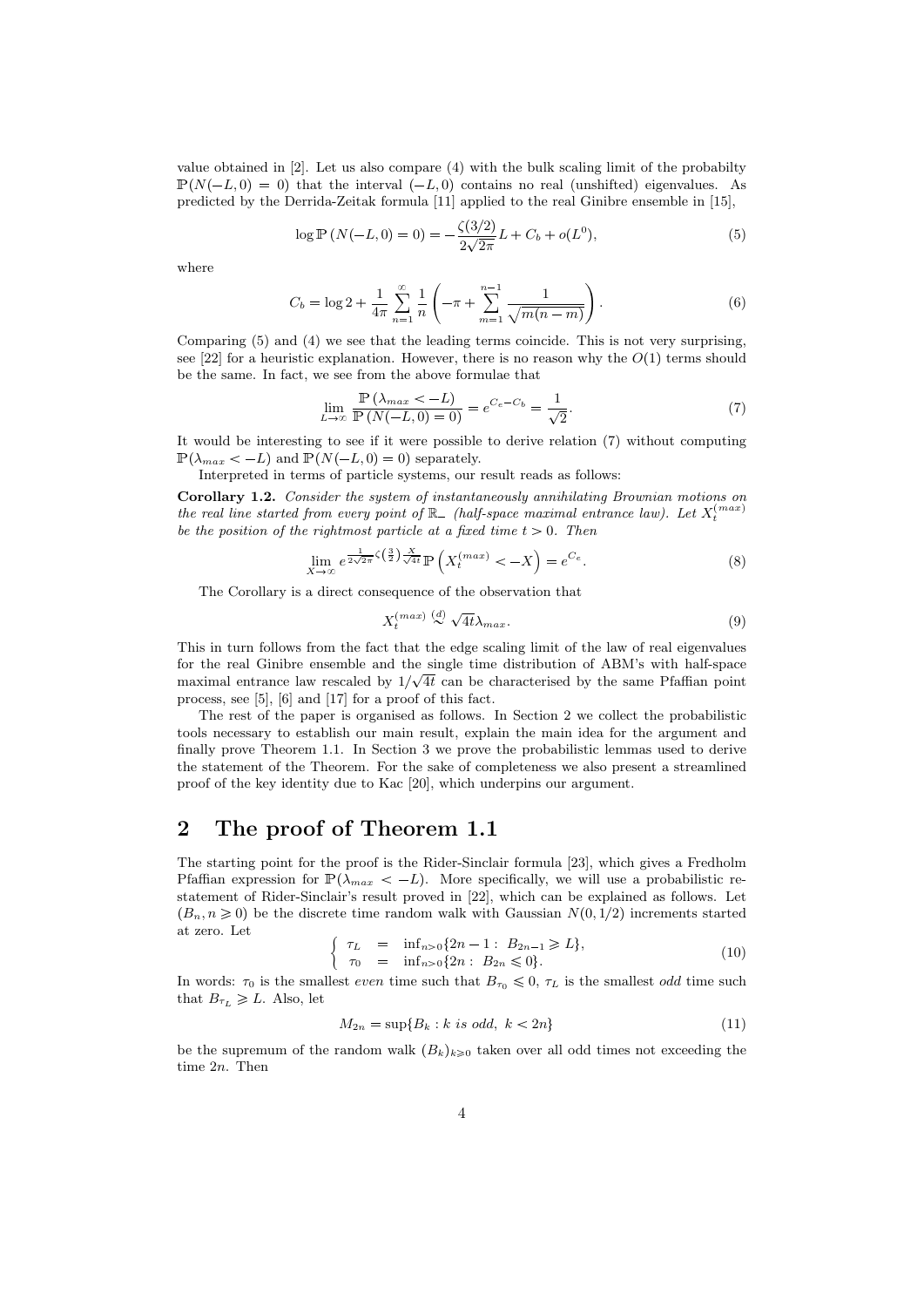Theorem 2.1.

$$
\mathbb{P}(\lambda_{max} < -L) = \sqrt{\mathbb{P}(\tau_L < \tau_0)} \, e^{-\frac{L}{2} \mathbb{E}(\delta_0(B_{\tau_0}))} e^{\frac{1}{2} \mathbb{E}(\min(L, M_{\tau_0}) \delta_0(B_{\tau_0}))}.
$$

**Remark 2.1.** We use the expression  $\mathbb{E}(X\delta_{y}(Y))$  to mean a continuous Lebesgue density for the measure  $\mathbb{E}(X \mathbb{1}(Y \in dy))$  evaluated at y. If  $y = 0$ , we sometimes write  $\mathbb{E}(X \delta_0(Y))$  as  $\mathbb{E}(X1(Y \in d0)).$ 

**Remark 2.2.** Notice a slight change of notations in  $(11)$ ,  $(12)$  in comparison with formulae  $(1.7), (1.9)$  of  $[22].$ 

We will also need the following two facts from [22]:

Lemma 2.2. As  $L \to \infty$ .

$$
\mathbb{P}[\tau_L < \tau_0] = \frac{1}{\sqrt{2}L} (1 + o(L^{-1+})).\tag{13}
$$

Also,

$$
\mathbb{E}\left(\delta_0\left(B_{\tau_0}\right)\right) = \frac{\zeta(3/2)}{\sqrt{2\pi}}.\tag{14}
$$

(12)

Formula (13) is a slight improvement on Lemma 3.2 of [22], which only claims the error bound of magnitude  $O(L^{-1/2})$ . The improved bound is obtained simply by using Hölder rather than the Cauchy-Schwarz inequality in the proof, without changing the rest of the argument. Equation (14) is equally straightforward to check and we will do it below to illustrate the utility of a probabilistic approach, see Remark 3.1 below. In addition, we need the following key statement due to Mark Kac [20]:

**Lemma 2.3** (Mark Kac, 1954). Let  $(X_i)_{i\geq 1}$  be independent identically distributed random variables having continuous even density function  $\rho$  on  $\mathbb{R}$ , and  $S_k = X_1 + X_2 + \ldots + X_k, k \geq 1$ . Then

$$
\rho^{(n)}(0)\mathbb{E}\left(\max(0, S_1, S_2, \dots, S_{n-1})\middle|S_n=0\right) = \frac{n}{2} \int_0^\infty x \sum_{k=1}^{n-1} \frac{\rho^{(k)}(x)\rho^{(n-k)}(x)}{k(n-k)} dx,\tag{15}
$$

where  $\rho^{(k)}$  denotes the k-fold convolution of  $\rho$  with itself or, in other words, the density function of  $S_k$ .

Substituting (13, 14) into (12), we find

$$
\log \mathbb{P}\left(\lambda_{max} < -L\right) + \frac{\zeta(3/2)}{2\sqrt{2\pi}}L = R(L),\tag{16}
$$

where

$$
R(L) = \frac{1}{2} \mathbb{E} \left( \min(L, M_{\tau_0}) \delta_0 \left( B_{\tau_0} \right) \right) - \frac{1}{2} \log L - \frac{1}{4} \log 2 + o(L^{-1+}). \tag{17}
$$

It remains to calculate the leading asymptotic of  $R(L)$ , as  $L \to \infty$ , which turns out to be  $O(L^0)$ . Decomposing over the values of  $\tau_0 = 2n$ ,

$$
\mathbb{E}\left(\min(L, M_{\tau_0})\delta_0\left(B_{\tau_0}\right)\right) = \sum_{n=1}^{\infty} p_n(L),\tag{18}
$$

where

$$
p_n(L) = \mathbb{E} \left( \min(L, M_{2n}) \mathbb{1}(\tau_0 = 2n) \delta_0(B_{2n}) \right). \tag{19}
$$

The summands  $p_n(L)$ ,  $n \ge 1$ , can be simplified using the cyclic invariance of the increments of the random walk B. Namely, we have the following result proved in Section 3.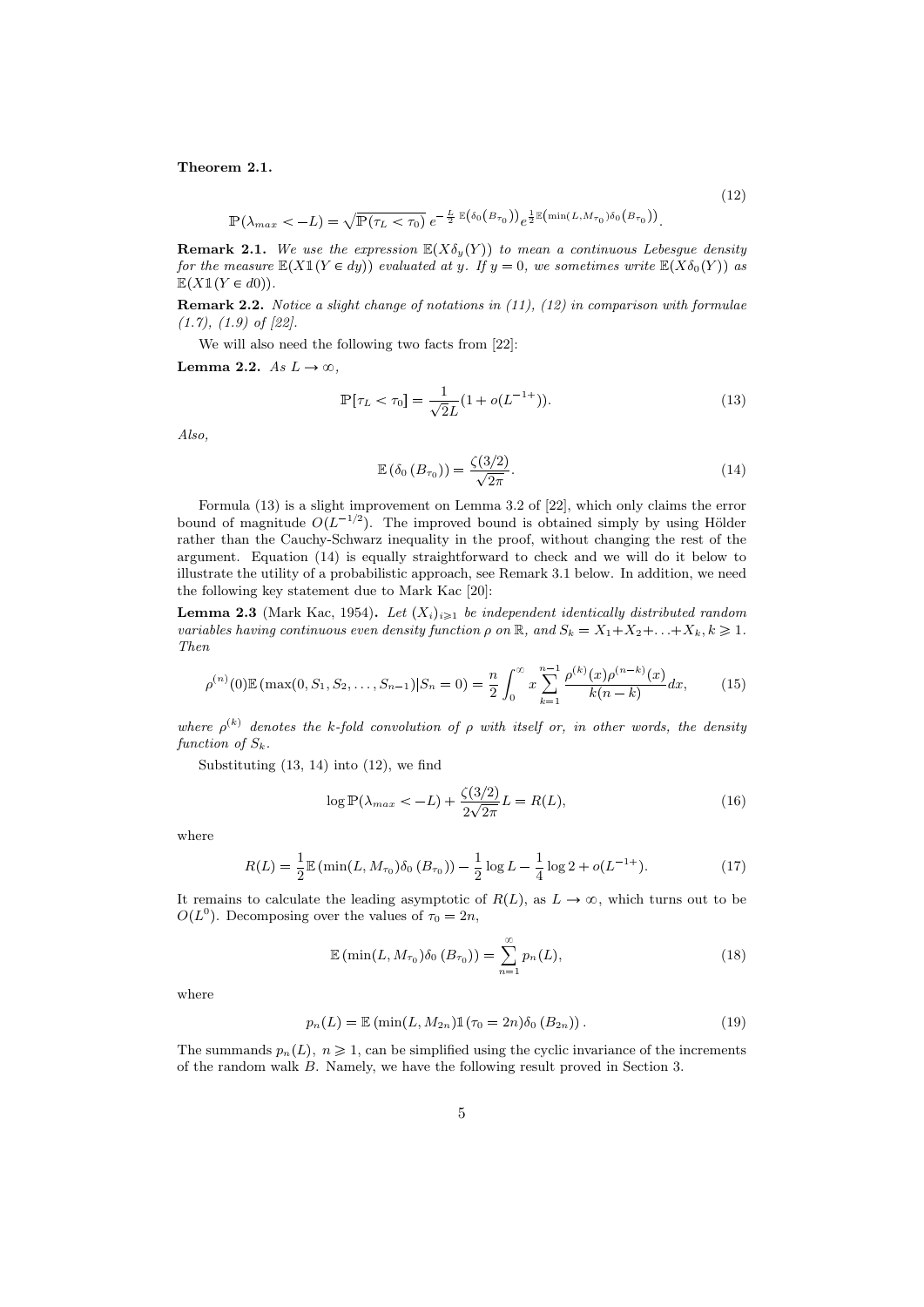**Lemma 2.4.** Let  $(S_n)_{n\geq 1}$  be a discrete time random walk such that the distribution of increments has a continuous density.. Then

$$
p_n(L) = \frac{1}{n} \mathbb{E} \left( \min \left( L, M_{2n} - m_{2n} \right) \delta_0(S_{2n}) \right), \tag{20}
$$

where

$$
m_{2n} = \inf\{S_k : k \text{ is even, } k \le 2n\}
$$
\n<sup>(21)</sup>

is the infimum of the random walk taken over even times not exceeding  $2n$  and  $M_n$  is the supremum of the walk over odd times defined in  $(11)$ .

Remark 2.3. Notice that the above statement does not rely on the Gaussianity of increments. It is a particular instance of a family of results for random walks conditioned to finish at zero found in [13].

We conclude that  $p_n$ 's are fully determined by a joint distribution of the maximum, the minimum and the final position of the random walk. Let us fix  $\epsilon \in (0, 2)$ . Then

$$
\mathbb{E} \left( \min(L, M_{\tau_0}) \delta_0 \left( B_{\tau_0} \right) \right) = \sum_{n=1}^{\lfloor L^{2-\epsilon} \rfloor} p_n(L) + \sum_{\lfloor L^{2-\epsilon} \rfloor + 1}^{\infty} p_n(L). \tag{22}
$$

For  $n \leq L^{2-\epsilon}$ ,  $M_{2n} - m_{2n} \leq L$  with probability close to 1. Therefore (20) is well approximated by  $p_n(L) \approx \frac{1}{n} \mathbb{E}((M_{2n} - m_{2n}) \delta_0(B_{2n}))$ , which can be computed adapting the original Kac' argument [20]. This approximation decays as  $1/2n$  at large n's, leading to the logarithmic divergence of  $\sum_{n=0}^{\infty} p_n(L)$  and thus the necessity for a separate analysis for large n. Fortunately, for  $n > L^{2-\epsilon}$ , the random walk can be well approximated by a Brownian motion. Then  $p_n(L)$  can be computed using the classical Levy's result for the trivariate distribution of the supremum, the infimum and the final value of the Brownian motion on an interval, see e.g. [4], [13] for review. Rigorising the argument, we arrive at the following Lemma proved in Section 3.

**Lemma 2.5.** For  $n \leq L^{2-\epsilon}$ ,

$$
p_n(L) = \frac{1}{2\pi n} \sum_{k=1}^{n-1} \frac{1}{\sqrt{k(n-k)}} + E_n^{(1)}(L),
$$
\n(23)

where

$$
|E_n^{(1)}(L)| \le \sqrt{\frac{2}{\pi n^3}} L \frac{e^{-\frac{2L^2}{n}}}{1 - e^{-2L^{\epsilon}}}.
$$
\n(24)

For  $n \geq L^{2-\epsilon}$ ,

$$
p_n(L) = \frac{1}{2n} - \sqrt{\frac{2}{\pi n^3}} L \sum_{k=1}^{\infty} e^{-\frac{2k^2 L^2}{n}} + E_n^{(2)}(L),
$$
 (25)

where, for any fixed  $\gamma \in (0, \frac{3}{2})$ , there exists an n-independent constant  $C_{\gamma} > 0$  such that

$$
|E_n^{(2)}(L)| \le C_\gamma n^{-3/2 + \gamma}.
$$
 (26)

Substituting  $(23, 25)$  into  $(22)$  and then into  $(17)$ , we find

$$
R(L) = \frac{1}{4\pi} \sum_{n=1}^{\lfloor L^{2-\epsilon} \rfloor} \frac{1}{n} \sum_{k=1}^{n-1} \frac{1}{\sqrt{k(n-k)}} + \frac{1}{2} \sum_{n=\lfloor L^{2-\epsilon} \rfloor+1}^{\infty} \left( \frac{1}{2n} - \sqrt{\frac{2}{\pi n^3}} L\Omega \left( \frac{2L^2}{\pi n} \right) \right)
$$

$$
-\frac{1}{4} \log \left( 2L^2 \right) + \frac{1}{2} \sum_{n=1}^{\lfloor L^{2-\epsilon} \rfloor} E_n^{(1)}(L) + \frac{1}{2} \sum_{n=\lfloor L^{2-\epsilon} \rfloor+1}^{\infty} E_n^{(2)}(L) + o\left( L^{-1+} \right), \quad (27)
$$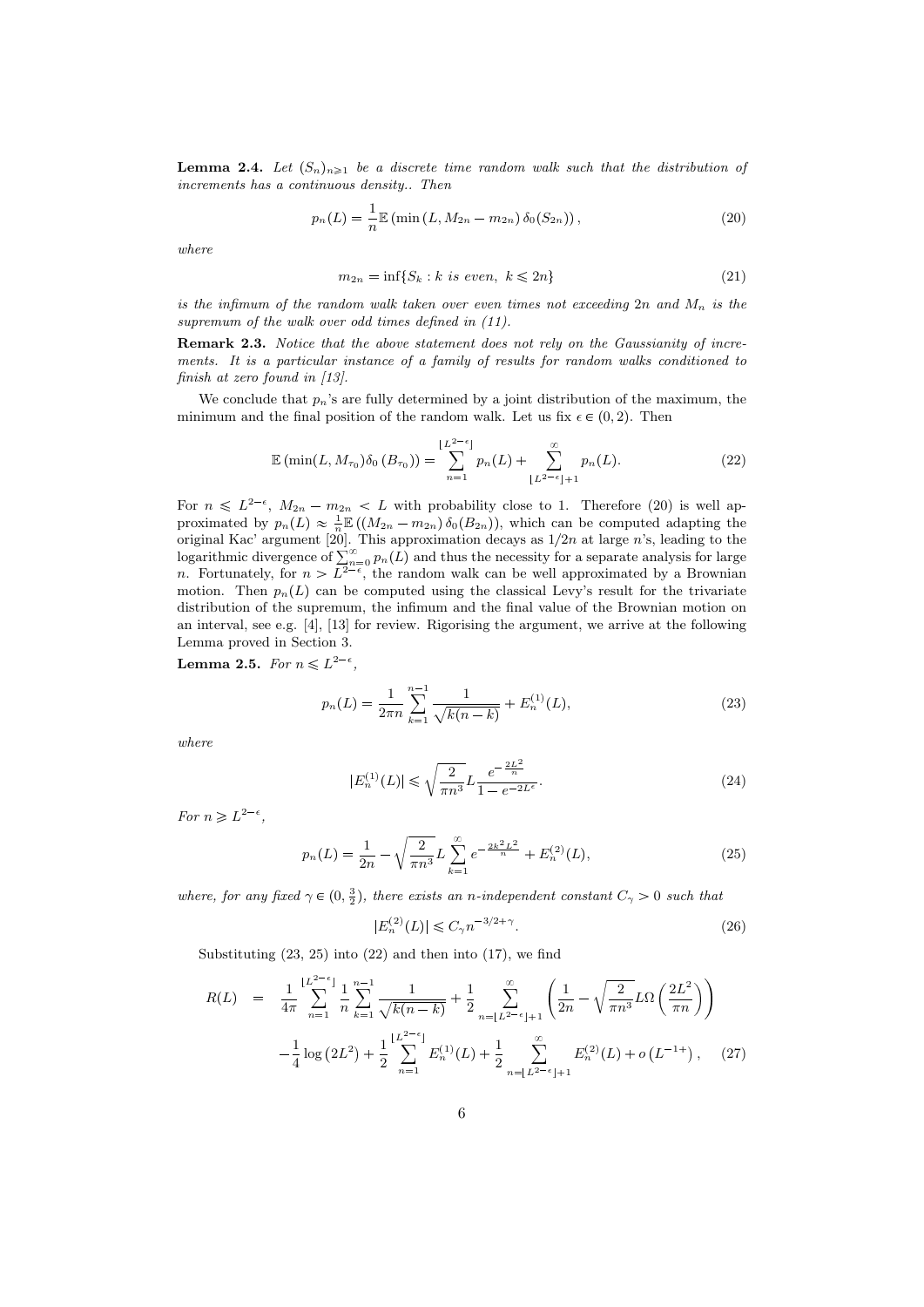where

$$
\Omega(t) := \sum_{k=1}^{\infty} e^{-\pi k^2 t} \tag{28}
$$

is a function on R closely related to Jacobi's  $\theta$ -function,  $\Omega(t) = \frac{\theta(0,i t)-1}{2}$ , see [27] for a review. It satisfies  $\Omega(t) = O(e^{-\pi t})$  for  $t \to \infty$  and  $\Omega(t) = \frac{1}{2\sqrt{t}} - \frac{1}{2} + o(1)$  for  $t \downarrow 0$ , which we use to verify the convergence of integral bounds derived below.

First, let us estimate the error terms in (27) using (24, 26). Notice that the function  $f(x) = x^{-3/2 + \gamma}$  is decreasing on  $\mathbb{R}_+$ , if  $\gamma \in (0, \frac{3}{2})$ , and the function  $g(x) = x^{-3/2} \exp(-2k^2 L^2/x)$ is increasing for  $0 < x < L^{2-\epsilon}$  provided  $k \ge 1$ . Therefore,  $\sum_{n=a}^{b} f(n)$  and  $\sum_{n=a}^{b} g(n)$  can be bounded above using integrals:

$$
\frac{1}{2} \left| \sum_{n=1}^{\lfloor L^{2-\epsilon} \rfloor} E_n^{(1)}(L) + \sum_{n=\lfloor L^{2-\epsilon} \rfloor+1}^{\infty} E_n^{(2)}(L) \right| \leq \frac{C_{\gamma}}{2} \int_{L^{2-\epsilon}}^{\infty} \frac{dx}{x^{3/2-\gamma}} + \sqrt{\frac{2L^2}{\pi}} \frac{1}{1 - e^{-2L^{\epsilon}}} \int_0^{1+L^{2-\epsilon} \frac{e^{-\frac{L^2}{x}}}{x^{3/2}} dx
$$
  

$$
\leq \frac{C_{\gamma}}{1 - 2\gamma} L^{-(2-\epsilon) \frac{1-2\gamma}{2}} + \sqrt{\frac{2L^2}{\pi}} \frac{1}{1 - e^{-2L^{\epsilon}}} \frac{1+L^{2-\epsilon}}{L^{3-3\epsilon/2}} e^{-\frac{2L^2}{1+L^{2-\epsilon}}}.
$$

Since  $\gamma > 0$  can be chosen to be arbitrarily small, we conclude from the above that

$$
\frac{1}{2} \left| \sum_{n=1}^{\lfloor L^{2-\epsilon} \rfloor} E_n^{(1)}(L) + \sum_{n=\lfloor L^{2-\epsilon} \rfloor+1}^{\infty} E_n^{(2)}(L) \right| = o\left( L^{-1+\epsilon/2+} \right). \tag{29}
$$

Therefore,

$$
R(L) = \frac{1}{4\pi} \sum_{n=1}^{\lfloor L^{2-\epsilon} \rfloor} \frac{1}{n} \sum_{k=1}^{n-1} \frac{1}{\sqrt{k(n-k)}} + \frac{1}{2} \sum_{n=\lfloor L^{2-\epsilon} \rfloor+1}^{\infty} \left( \frac{1}{2n} - \sqrt{\frac{2}{\pi n^3}} L\Omega\left(\frac{2L^2}{\pi n}\right) \right)
$$

$$
-\frac{1}{4} \log\left(2L^2\right) + o\left(L^{-1+\epsilon/2+}\right).
$$
(30)

Using integral bounds it is elementary to establish an estimate, as  $n \to \infty$ ,

$$
\sum_{k=1}^{n-1} \frac{1}{\sqrt{k(n-k)}} = \pi + O(n^{-1/2}),\tag{31}
$$

which can be used to re-write  $R(L)$  as follows:

$$
R(L) = \frac{1}{4\pi} \sum_{n=1}^{\infty} \frac{1}{n} \left( \sum_{k=1}^{n-1} \frac{1}{\sqrt{k(n-k)}} - \pi \right) + \frac{1}{2} \sum_{n=\lfloor L^{2-\epsilon} \rfloor+1}^{\infty} \left( \frac{1}{2n} - \sqrt{\frac{2}{\pi n^3}} L\Omega \left( \frac{2L^2}{\pi n} \right) \right) + \frac{1}{4} \sum_{n=1}^{\lfloor L^{2-\epsilon} \rfloor} \frac{1}{n} - \frac{1}{4} \log \left( 2L^2 \right) + o\left( L^{-1+\epsilon/2+} \right). \tag{32}
$$

Recall a classical result for the sum of harmonic series [27], as  $N \to \infty$ ,

$$
\sum_{n=1}^{N} \frac{1}{n} = \log N + \gamma + O(N^{-1}),\tag{33}
$$

where  $\gamma$  is the Euler-Mascheroni constant. Using (33) in (32) we find

$$
R(L) = \frac{1}{4\pi} \sum_{n=1}^{\infty} \frac{1}{n} \left( \sum_{k=1}^{n-1} \frac{1}{\sqrt{k(n-k)}} - \pi \right) + \frac{1}{2} \sum_{n=\lfloor L^{2-\epsilon} \rfloor+1}^{\infty} \left( \frac{1}{2n} - \sqrt{\frac{2}{\pi n^3}} L\Omega \left( \frac{2L^2}{\pi n} \right) \right)
$$
  
-  $\frac{\epsilon}{4} \log L + \frac{\gamma}{4} - \frac{1}{4} \log 2 + o\left( L^{-1+\epsilon/2+} \right).$  (34)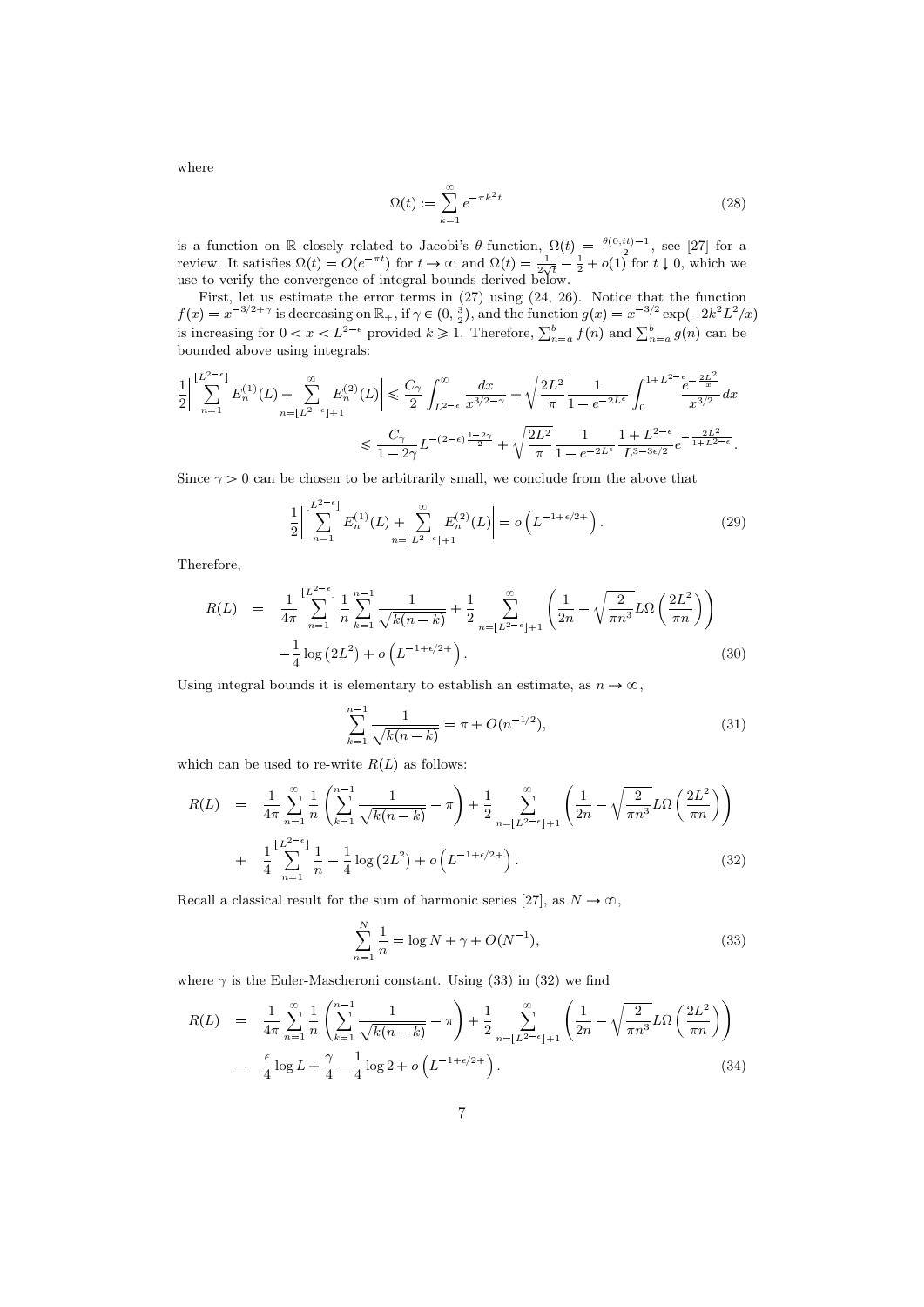An application of the mean value theorem to the terms of the second sum on the right hand side of (34) leads to

$$
\sum_{n=\lfloor L^{2-\epsilon} \rfloor+1}^{\infty} \left( \frac{1}{2n} - \sqrt{\frac{2}{\pi n^3}} L\Omega\left(\frac{2L^2}{\pi n}\right) \right) = \int_{L^{-\epsilon}}^{\infty} \left( \frac{1}{2x} - \sqrt{\frac{2}{\pi x^3}} \Omega\left(\frac{2}{\pi x}\right) \right) dx + o(L^{-2+\epsilon})
$$

$$
= \frac{\epsilon}{2} \log L - \int dx \sqrt{\frac{2}{-\epsilon}} \Omega\left(\frac{2}{\epsilon}\right) + \int_{-\infty}^{\infty} \left( \frac{1}{\epsilon} - \sqrt{\frac{2}{-\epsilon}} \Omega\left(\frac{2}{\epsilon}\right) \right) dx + o(L^{-2+\epsilon}). \quad (35)
$$

$$
= \frac{\epsilon}{2} \log L - \int_0^1 dx \sqrt{\frac{2}{\pi x^3}} \Omega\left(\frac{2}{\pi x}\right) + \int_1^\infty \left(\frac{1}{2x} - \sqrt{\frac{2}{\pi x^3}} \Omega\left(\frac{2}{\pi x}\right)\right) dx + o(L^{-2+\epsilon}). \tag{35}
$$

Substituting (35) into the right hand side of (34) we discover that

$$
R(L) = \frac{\gamma}{4} - \frac{1}{4} \log 2 + \frac{1}{4\pi} \sum_{n=1}^{\infty} \frac{1}{n} \left( \sum_{k=1}^{n-1} \frac{1}{\sqrt{k(n-k)}} - \pi \right) - \frac{1}{2} \int_0^1 \sqrt{\frac{2}{\pi x^3}} \Omega \left( \frac{2}{\pi x} \right) dx
$$

$$
+ \frac{1}{2} \int_1^{\infty} \left( \frac{1}{2x} - \sqrt{\frac{2}{\pi x^3}} \Omega \left( \frac{2}{\pi x} \right) \right) dx + o\left( L^{-1 + \epsilon/2 +} \right).
$$
(36)

As  $\epsilon > 0$  is arbitrary, we conclude that the magnitude of the error term is  $o(L^{-1+})$ .

In principle, (36) gives an answer for the  $O(1)$  term in the expansion of  $\mathbb{P}(\lambda_{max} < -L)$ . It can however be considerably simplified, which probably means that the calculation detailed above can also be significantly streamlined. The rest of the proof is an exact calculation based on the relation between the Euler-Mascheroni constant and Jacobi's theta functions. The calculation is based on the following two remarks: firstly,

$$
\gamma = \log(4\pi) - 2 + 2\int_{1}^{\infty} (1 + \sqrt{t}) \frac{\Omega(t)}{t} dt,
$$
\n(37)

see [7] containing this as well as a large collection of other expressions for the Euler-Mascheroni constant. Formula (37) follows from combining a more standard expression for  $\gamma$  in terms of Riemann's  $\zeta$ -function,

$$
\gamma = \lim_{s \to 1} \left[ \zeta(s) - \frac{1}{s - 1} \right],
$$

see [27] for the derivation, and Riemann's integral representation of  $\zeta$ ,

$$
\zeta(s) = \frac{\pi^{s/2}}{s(s-1)\Gamma(s/2)} + \frac{\pi^{s/2}}{\Gamma(s/2)} \int_1^{\infty} \left( t^{(1-s)/2} + t^{s/2} \right) \frac{\Omega(t)}{t} dt,
$$

see e.g. [12]. Secondly,

$$
1 + 2\Omega \left(t^{-1}\right) = \sqrt{t} \left(1 + 2\Omega(t)\right),\tag{38}
$$

which follows from the standard transformation properties of the theta function and can be proved directly using Poisson summation formula, see [27] for review. Now let us modify the right hand side of (36) as follows: express  $\gamma$  using (37), change variables in the penultimate integral according to  $t = \frac{2}{\pi x}$ , apply (38) to the integrand of the last integral. The result is

$$
R(L) - \frac{1}{4\pi} \sum_{n=1}^{\infty} \frac{1}{n} \left( \sum_{k=1}^{n-1} \frac{1}{\sqrt{k(n-k)}} - \pi \right) + o(L^{-1+})
$$
  
=  $\frac{1}{4} \log 2\pi - \frac{1}{2} + \sqrt{\frac{1}{2\pi}} - \frac{1}{2} \int_{2/\pi}^{1} \frac{\Omega(t)}{\sqrt{t}} dt + \frac{1}{2} \int_{1}^{\pi/2} \frac{\Omega(t)}{t} dt$   
=  $\frac{1}{4} \log 2\pi - \frac{1}{2} + \sqrt{\frac{1}{2\pi}} + \frac{1}{2} \int_{1}^{\pi/2} \frac{\sqrt{t} \Omega(t) - \Omega(t^{-1})}{t^{3/2}} dt$   
=  $\frac{1}{2} \log 2$  (39)

where the last equality follows from another application of (38) to the integral in the previous expression. Theorem 1.1 is proved.  $\Box$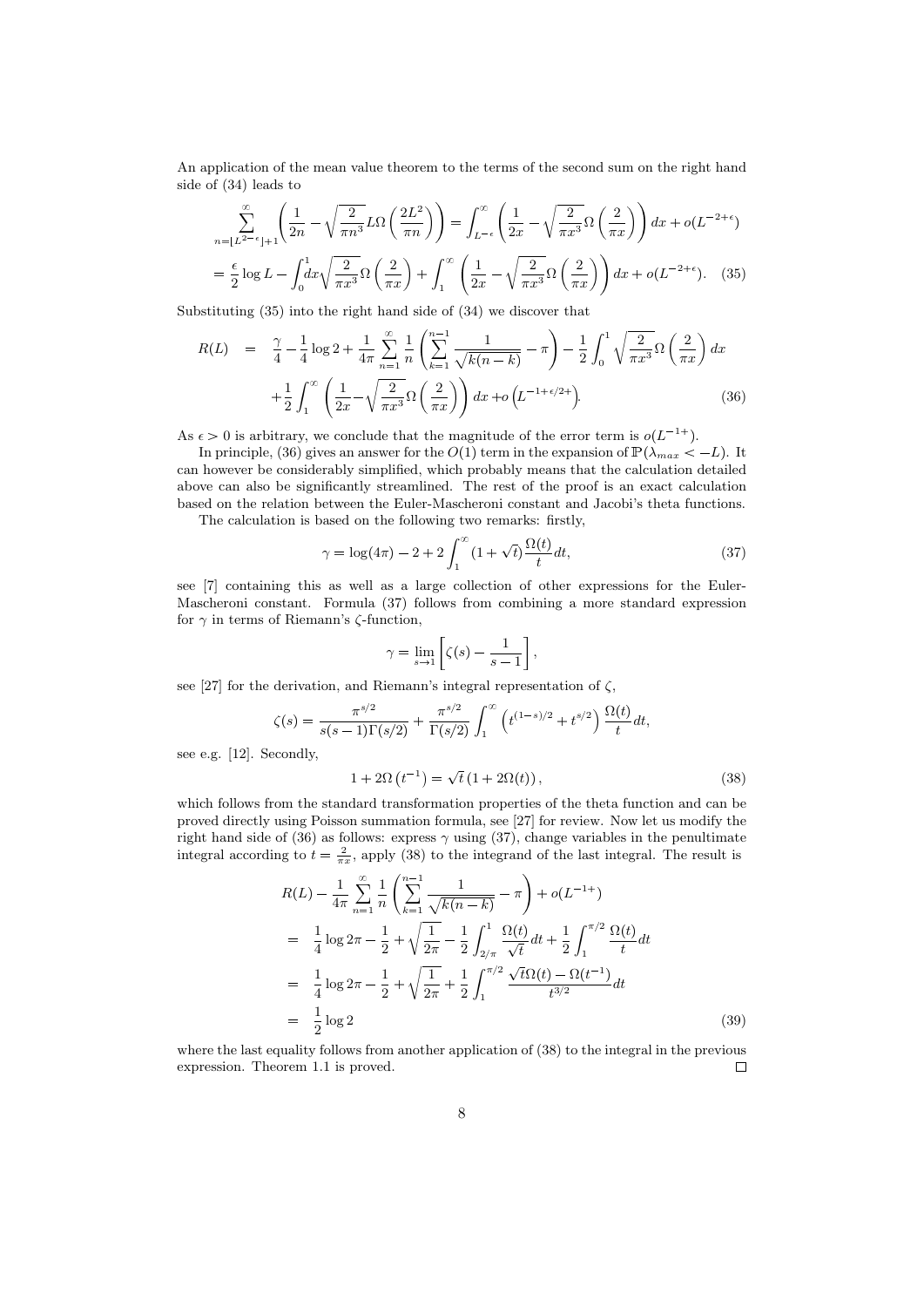### 3 The proof of probabilistic lemmas

#### 3.1 Lemma 2.4

Let  $(X_k)_{1\leq k\leq 2n}$  for  $n = 1, 2, \ldots$ , be a sequence of independent indentically distributed random variables with a continuous density. Let  $S = (S_k)_{0 \leq k \leq 2n}$  be the associated random walk started at zero,

$$
S_k = \sum_{m=1}^k X_m. \tag{40}
$$

We will frequently consider the walk conditioned to be at 0 at time  $2n$ , so that  $S_{2n} = 0$ . Let  $S^{(p)}$  be the random walk associated with the cyclic shift of the increments X's by p steps to the right,

$$
S_k^{(p)} = \sum_{m=1}^k X_{m+p},\tag{41}
$$

where the addition in the time indices is performed modulo  $2n$ . As it is easy to check, under the conditioning that  $S_{2n} = 0$ ,

$$
S_k^{(p)} = S_{k+p} - S_p, \ S_{2n}^{(p)} = 0.
$$
\n
$$
(42)
$$

Under the conditioning  $S_{2n} = 0$ , for any p,  $(S_k^{(p)})_{0 \leq k \leq 2n}$  is a bridge, whose law is pindependent,

$$
(S_k^{(p)})_{0 \le k \le 2n} \stackrel{(d)}{\sim} (S_k^{(q)})_{0 \le k \le 2n}, \ 0 \le p, q \le 2n - 1. \tag{43}
$$

Recall that  $\tau_0$  is the first even time the value of the bridge S becomes negative. We write  $\tau_0^{(p)}$  for the corresponding exit time for the bridge  $S^{(p)}$ . Similarly,  $M_{2n}^{(p)}$  is the odd time maximum of the walk  $S^{(p)}$ . Using the fact that the even time global minimum of the bridge is unique almost surely, one can easily show that

$$
\sum_{p=0}^{n-1} \mathbb{1}\left(\tau_0^{(2p)} = 2n\right) = 1 \ a. \ s.
$$
 (44)

Notice that the event  $\tau_0^{(2p)} = 2n$  corresponds to the shift to the time at which the even time global minimum of the random walk has been achieved. Recall that

$$
m_{2n} = \min_{0 \le k \le n} S_{2k}.\tag{45}
$$

Therefore,

$$
p_n(L) := \mathbb{E} (\min(L, M_{2n}) \mathbb{1}(\tau_0 = 2n) \delta_0(S_{2n}))
$$
  
\n
$$
\stackrel{(43)}{=} \frac{1}{n} \sum_{p=0}^{n-1} \mathbb{E} (\min(L, M_{2n}^{(2p)}) \mathbb{1}(\tau_0^{(2p)} = 2n) | S_{2n}^{(2p)} = 0) \Pr(S_{2n}^{(2p)} \in d0)
$$
  
\n
$$
\stackrel{(42)}{=} \frac{1}{n} \sum_{p=0}^{n-1} \mathbb{E} (\min(L, M_{2n} - S_{2p}) \mathbb{1}(\tau_0^{(2p)} = 2n) | S_{2n} = 0) \Pr(S_{2n} \in d0)
$$
  
\n
$$
\stackrel{(45)}{=} \frac{1}{n} \sum_{p=0}^{n-1} \mathbb{E} (\min(L, M_{2n} - m_{2n}) \mathbb{1}(\tau_0^{(2p)} = 2n) | S_{2n} = 0) \Pr(S_{2n} \in d0)
$$
  
\n
$$
= \frac{1}{n} \mathbb{E} (\min(L, M_{2n} - m_{2n}) \sum_{p=0}^{n-1} \mathbb{1}(\tau_0^{(2p)} = 2n) | S_{2n} = 0) \Pr(S_{2n} \in d0)
$$
  
\n
$$
\stackrel{(44)}{=} \frac{1}{n} \mathbb{E} (\min(L, M_{2n} - m_{2n}) | S_{2n} = 0) \Pr(S_{2n} \in d0)
$$
  
\n
$$
= \frac{1}{n} \mathbb{E} (\min(L, M_{2n} - m_{2n}) \delta_0(S_{2n})).
$$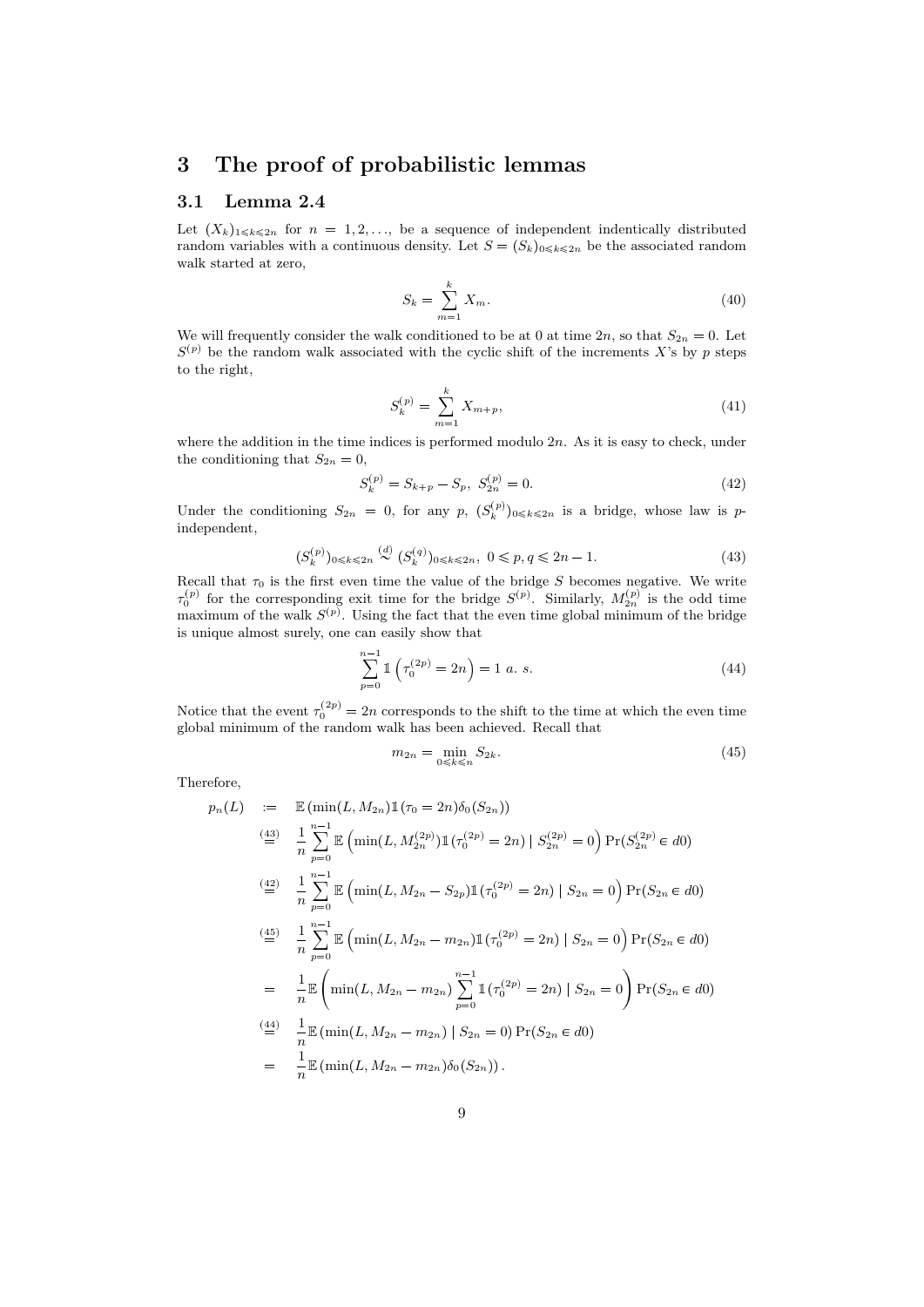**Remark 3.1.** Using the notations developed for the proof, it is very easy to rederive  $(14)$ , even though the computation presented below uses no new ideas in comparison with [22]:

$$
\mathbb{E}(\delta_0(S_{\tau_0})) = \sum_{n=1}^{\infty} \mathbb{E}(\mathbb{1}(\tau_0 = 2n)\delta_0(S_{2n})) = \sum_{n=1}^{\infty} \mathbb{E}(\mathbb{1}(\tau_0 = 2n) | S_{2n} = 0) \Pr(S_{2n} \in d0)
$$
  
\n
$$
= \sum_{n=1}^{\infty} \frac{1}{n} \sum_{p=0}^{n-1} \mathbb{E}(\mathbb{1}(\tau_0^{(2p)} = 2n) | S_{2n}^{(2p)} = 0) \Pr(S_{2n} \in d0)
$$
  
\n
$$
= \sum_{n=1}^{\infty} \frac{1}{n} \sum_{p=0}^{n-1} \mathbb{E}(\mathbb{1}(\tau_0^{(2p)} = 2n | S_{2n} = 0) \Pr(S_{2n} \in d0)
$$
  
\n
$$
= \sum_{n=1}^{\infty} \frac{1}{n} \mathbb{E}(\sum_{p=0}^{n-1} \mathbb{1}(\tau_0^{(2p)} = 2n) | S_{2n} = 0) \Pr(S_{2n} \in d0)
$$
  
\n
$$
\stackrel{(44)}{=} \sum_{n=1}^{\infty} \frac{1}{n} \mathbb{E}(\mathbb{1} | S_{2n} = 0) \Pr(S_{2n} \in d0) = \sum_{n=1}^{\infty} \frac{1}{n} \Pr(S_{2n} \in d0)
$$
  
\n
$$
= \sum_{n=1}^{\infty} \frac{1}{n} \frac{1}{\sqrt{2\pi n}} = \frac{\zeta(3/2)}{\sqrt{2\pi}}.
$$

## 3.2 Lemma 2.5  $\mathbf{n}\mathbf{a}$ <br>2- $\epsilon$

**3.2.1**  $n \leq L^{2-\epsilon}$ 

Starting from formula (20) of Lemma 2.4,

$$
p_n(L) = \frac{1}{n} \mathbb{E} \left( \left( M_{2n} - m_{2n} \right) \delta_0(B_{2n}) \right) + E_n^{(1)}(L), \tag{46}
$$

where

$$
E_n^{(1)}(L) = -\frac{1}{n} \mathbb{E} \left( \left( M_{2n} - m_{2n} - L \right)_+ \delta_0(B_{2n}) \right), \tag{47}
$$

and  $x_+ := x \mathbb{1}(x \geq 0)$ .

We start with estimating the error term  $E_n^{(1)}(L)$ . Let  $(B_t)_{t\geq 0}$  be the rate-1/2 Brownian motion. It follows from the definition of  $M_{2n}$ ,  $m_{2n}$  that

$$
M_{2n} \leq \sup_{0 \leq t \leq 2n} B_t, \ m_{2n} \geq \inf_{0 \leq t \leq 2n} B_t.
$$
 (48)

As the function  $x \mapsto x_+$  is increasing,

$$
|E_n^{(1)}(L)| = \frac{1}{n} \mathbb{E} \left( (M_{2n} - m_{2n} - L)_+ \delta_0(B_{2n}) \right)
$$
  
\$\leq \frac{1}{n} \mathbb{E} \left( \left( \sup\_{0 \leq t \leq 2n} B\_t - \inf\_{0 \leq t \leq 2n} B\_t - L \right)\_+ \delta\_0(B\_{2n}) \right)\$  
\$\leq \frac{1}{n} \mathbb{E} \left( \left( \sup\_{0 \leq t \leq n} W\_t - \inf\_{0 \leq t \leq n} W\_t - L \right)\_+ \delta\_0(W\_n) \right), \qquad (49)\$

where  $(W_t)_{t\geqslant0}$  is the standard Brownian motion. Thus the error term  $\mathbb{E}_n^{(1)}(L)$  is bounded by an expectation with respect to Wiener measure, which can be computed using the known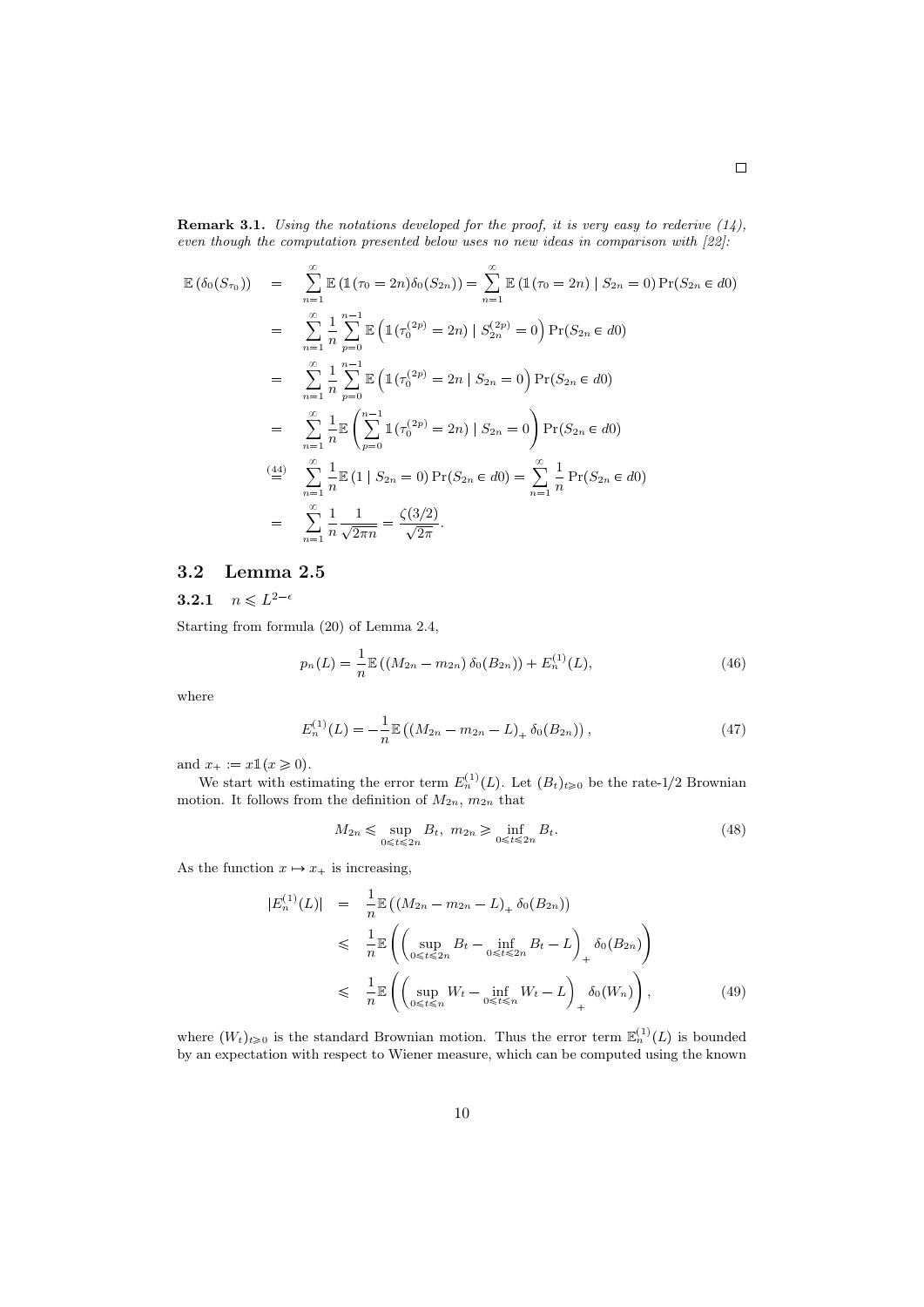joint distribution of the supremum, infimum and the final position of the Brownian motion,

$$
\mathbb{P}\left(\inf_{0 \leq t \leq n} W_t \geq a, \sup_{0 \leq t \leq n} W_t \leq b, W_t \in d0\right) \n= \Psi_n(a, b) := \sum_{k \in \mathbb{Z}} \frac{1}{\sqrt{2\pi n}} \left(e^{-\frac{2k^2}{n}(b-a)^2} - e^{-\frac{2}{n}(b-k(b-a))^2}\right),
$$
\n(50)

where  $a \leq 0, b \geq 0$ , (see for example [4] (9.1)). Applying (50) leads, after some work very similar to the upcoming calculation  $(62)$ , to the equality

$$
\mathbb{E}\left(\left(\sup_{0\leq t\leq n}W_t - \inf_{0\leq t\leq n}W_t - L\right)_+ \delta_0(W_n)\right) \n= \sqrt{\frac{2}{\pi n}}L\sum_{k=1}^{\infty}e^{-\frac{2k^2L^2}{n}} - \int_{[-L,L]^c}\frac{1}{\sqrt{2\pi n}}e^{-\frac{2b^2}{t}}db.
$$
\n(51)

Using this for the right hand side of (49), approximating  $e^{-\frac{2k^2L^2}{n}} \leq e^{-\frac{2kL^2}{n}}$  for  $k \geq 1$  and then summing the resulting geometric series when  $n \leq L^{2-\epsilon}$  leads to the desired bound (24) of Lemma 2.5.

To finish the proof of (23), we need to calculate  $\frac{1}{n}\mathbb{E}((M_{2n}-m_{2n})\delta_0(B_{2n}))$ . Using reflection symmetry,

$$
\mathbb{E}\left(m_{2n}\delta_0(B_{2n})\right) = -\mathbb{E}\left(\max_{0\leq k\leq n}\left(B_{2k}\right)\delta_0(B_{2n})\right) = -\mathbb{E}\left(\max_{0\leq k\leq n}\left(W_k\right)\delta_0(W_n)\right),\tag{52}
$$

where  $(W_k)_{k\geqslant0}$  is the random walk with  $N(0, 1)$  increments. Let us denote the increments of random walk B by  $X_1, X_2, \ldots \sim N(0, 1/2)$ , let  $Y_1, Y_2, \ldots \sim N(0, 1)$  be the increments of the walk W. Then

$$
\mathbb{E}((M_{2n}) \delta_0(B_{2n})) = \mathbb{E}\left(\max_{0 \le k \le n-1} (B_{2k+1})\delta_0(B_{2n})\right)
$$
  
\n
$$
= \mathbb{E}\left(\max(X_1, X_1 + X_2 + X_3, \dots, X_1 + X_2 + \dots + X_{2n-1})\delta_0(B_{2n})\right)
$$
  
\n
$$
= \mathbb{E}\left(X_1 + \max(0, X_2 + X_3, X_2 + X_3 + X_4 + X_5, \dots, X_3 + X_5 + \dots + X_{2n-1})\delta_0(B_{2n})\right)
$$
  
\n
$$
= \mathbb{E}\left(\max(0, Y_1, Y_1 + Y_2, \dots, Y_1 + Y_2 + \dots + Y_{n-1})\delta_0(W_n)\right) = \mathbb{E}\left(\max_{0 \le k \le n} (W_k)\delta_0(W_n)\right). (53)
$$

Substituting (52) and (53) into  $\frac{1}{n}\mathbb{E}((M_{2n}-m_{2n})\,\delta_0(B_{2n}))$  we find

$$
\frac{1}{n}\mathbb{E}\left(\left(M_{2n}-m_{2n}\right)\delta_0(B_{2n})\right) = \frac{2}{n}\mathbb{E}\left(\max_{0\leq k\leq n}W_k\delta_0(W_n)\right) = \frac{1}{2\pi n}\sum_{k=1}^{n-1}\frac{1}{\sqrt{k(n-k)}},\tag{54}
$$

where the last step used formula (1.11a) from [20] (Lemma 2.3 of the present paper). Formula (23) of Lemma 2.5 is proved.

# mula (23) of Lemn $\mathbf{3.2.2} \quad n \geqslant L^{2-\epsilon}$

For large values of  $n$  it is natural to approximate the Gaussian random walk with Brownian motion to re-write (20) as follows:

$$
p_n(L) = \frac{1}{n} \mathbb{E} \left( \min \left( L, \sup_{0 \le t \le 2n} B_t - \inf_{0 \le t \le 2n} B_t \right) \delta_0 \left( B_{2n} \right) \right) + E_n^{(2)}(L), \tag{55}
$$

where the correction term is

$$
E_n^{(2)}(L)
$$
\n
$$
= \frac{1}{n} \mathbb{E}\left( \left( \min\left( L, \sup_{0 \le 2k+1 \le 2n} B_{2k+1} - \inf_{0 \le 2k \le 2n} B_{2k} \right) - \min\left( L, \sup_{0 \le t \le 2n} B_t - \inf_{0 \le t \le 2n} B_t \right) \right) \delta_0(B_{2n}) \right).
$$
\n(56)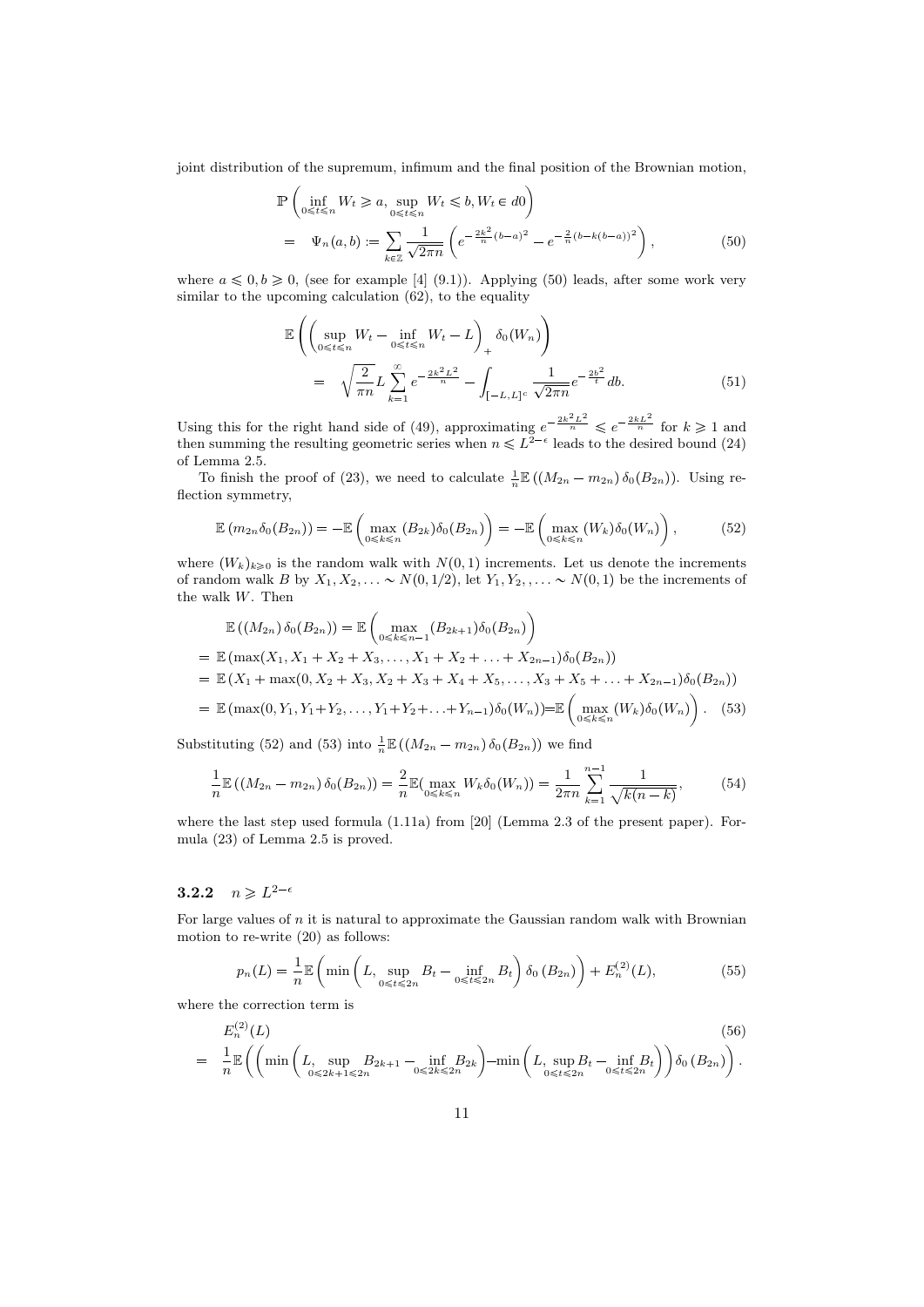For any  $L, x, y \in \mathbb{R}$ ,

$$
|\min(L, x) - \min(L, y)| \leq |x - y|,
$$

which allows us to bound (56) as below:

$$
E_n^{(2)}(L) \leq \frac{1}{n} \mathbb{E} \left( \sup_{0 \leq t \leq 2n} B_t - \sup_{0 \leq k < n} B_{2k+1} \middle| \delta_0 \left( B_{2n} \right) \right) + \frac{1}{n} \mathbb{E} \left( \inf_{0 \leq t \leq 2n} B_t - \inf_{0 \leq k \leq n} B_{2k} \middle| \delta_0 \left( B_{2n} \right) \right). \tag{57}
$$

The two terms on the right hand side are very similar and can be bounded by the same function of the index n. We will present the derivation of the bound for the first term only. In what follows,  $(W_t)_{t\geqslant0}$  is the standard Brownian motion,  $(W B_t)_{0\leqslant t\leqslant1}$  is the Brownian bridge.

Rescaling time,

$$
\frac{1}{n} \mathbb{E} \left( \left| \sup_{0 \le t \le 2n} B_t - \sup_{0 \le 2k+1 \le 2n} B_{2k+1} \right| \delta_0 (B_{2n}) \right)
$$
\n
$$
= \frac{1}{n} \mathbb{E} \left( \left| \sup_{t \in [0,1]} W_t - \sup_{t \in \{\frac{k}{n} + \frac{1}{2n}\}_{k=0}^{n-1}} W_t \right| \delta_0 (W_1) \right)
$$
\n
$$
= \sqrt{\frac{1}{2\pi n^2}} \mathbb{E} \left( \left| \sup_{t \in [0,1]} W_t - \sup_{t \in \{\frac{k}{n} + \frac{1}{2n}\}_{k=0}^{n-1}} W_t \right| \middle| W_1 = 0 \right)
$$
\n
$$
= \sqrt{\frac{1}{2\pi n^2}} \mathbb{E} \left( \left| \sup_{t \in [0,1]} W B_t - \sup_{t \in \{\frac{k}{n} + \frac{1}{2n}\}_{k=0}^{n-1}} W B_t \right| \right).
$$
\n(58)

Recall the following fact about Brownian motions hence the Brownian bridges: for any fixed  $\gamma > 0$  there is a non-negative random variable  $H_{\gamma}$  defined on the same probability space as the bridge itself such that,

$$
|WB_t - WB_\tau| \le H_\gamma |t - \tau|^{\frac{1}{2} - \gamma}, \text{ for all } t, \tau \in [0, 1].
$$
 (59)

Moreover,  $\mathbb{E}(H_{\gamma}) < \infty$ , see e.g. [4]. Exploiting (59) to bound the right hand side of (58) one finds that

$$
\frac{1}{n}\mathbb{E}\left(\left|\sup_{0\leqslant t\leqslant 2n}B_t-\sup_{0\leqslant 2k+1\leqslant 2n}B_{2k+1}\right|\delta_0\left(B_{2n}\right)\right)\leqslant \frac{\mathbb{E}(H_{\gamma})}{\sqrt{2\pi n^2}}\left(\frac{1}{2n}\right)^{\frac{1}{2}-\gamma}.\tag{60}
$$

The second second term on the right hand side of (57) obeys the same bound. Thus combining (57) with (60) we conclude that

$$
E_n^{(2)}(L) \le C_\gamma n^{-3/2 + \gamma},\tag{61}
$$

where  $C_{\gamma} = 2 \frac{\mathbb{E}(H_{\gamma})}{\sqrt{2\pi}} \left(\frac{1}{2}\right)^{\frac{1}{2}-\gamma}$  is an *n*-independent constant. The estimate (26) of Lemma 2.5 is proved.

In order to calculate the leading term in the expression (55) for  $p_n(L)$  we just need to evaluate the expectation of min  $(L, \sup_{0 \leq t \leq 2n} B_t - \inf_{0 \leq t \leq 2n} B_t)$  using the distribution  $\Psi_n(a, b)$  given in (50). Recall that B is a rate  $\frac{1}{2}$  Brownian motion. Then, integrating by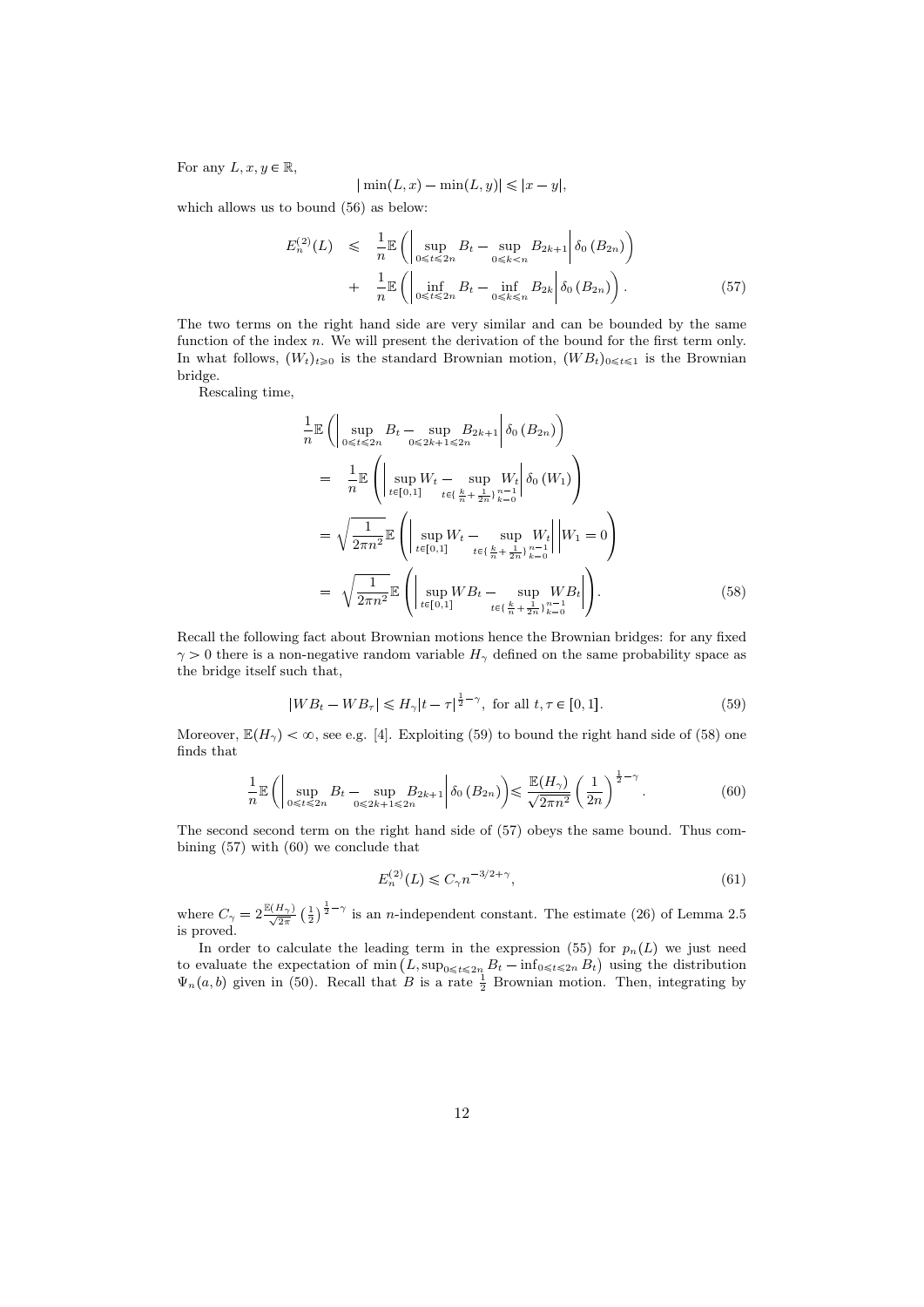parts,

$$
\mathbb{E}\left(\min\left(L,\sup_{0\leqslant t\leqslant 2n}B_t-\inf_{0\leqslant t\leqslant 2n}B_t\right)\delta_0(B_{2n})\right)
$$
\n
$$
=\int_{-\infty}^0\int_0^\infty\min(L,b-a)\frac{\partial^2}{\partial a\partial b}\Psi_n(a,b)\,db\,da
$$
\n
$$
=\int_{-\infty}^0\int_0^\infty\mathbb{1}(b-a\leqslant L)\frac{\partial}{\partial a}\Psi_n(a,b)\,db\,da+L\Psi_n(-\infty,\infty)
$$
\n
$$
=-\int_0^L\Psi_n(b-L,b)\,db+\frac{L}{\sqrt{2\pi n}}.
$$

To evaluate the boundary term above we have used the facts that  $\Psi_n(0, b) = 0$  and  $\Psi_n(a, 0) = 0$ , and that  $\Psi_n(a, b)$  extends to the region  $a \in (-\infty, 0], b \in [0, \infty)$  where  $\Psi_n(-\infty, \infty) = 1/\sqrt{2\pi n}$ . Using the value of  $\Psi_n$  from (50) gives

$$
\Psi_n(b - L, b) = \sum_{k \in \mathbb{Z}} \frac{1}{\sqrt{2\pi n}} \left( e^{-\frac{2k^2 L^2}{n}} - e^{-\frac{2}{n}(b - kL)^2} \right)
$$

and this leads to

$$
\mathbb{E}\left(\min\left(L,\sup_{0\leqslant t\leqslant 2n}B_t-\inf_{0\leqslant t\leqslant 2n}B_t\right)\delta_0\left(B_{2n}\right)\right)=\frac{1}{2}-\frac{2L}{\sqrt{2\pi n}}\sum_{k=1}^{\infty}e^{-\frac{2k^2}{n}L^2}.\tag{62}
$$

Formula (25) of Lemma 2.5 is proved.

3.3 Lemma 2.3

Fix  $k < n$  and define

$$
E_k := \mathbb{E}(\max(0, S_1, \dots, S_k) | S_n = 0).
$$
 (63)

 $\Box$ 

Decomposing the expectation according to the events  $S_k < 0$  and  $S_k > 0$  we find

$$
E_k = \mathbb{E} \left( \mathbb{1}(S_k > 0) \max(S_1, \dots, S_k) \mid S_n = 0 \right) + \mathbb{E} \left( \mathbb{1}(S_k < 0) \max(0, S_1, \dots, S_k) \mid S_n = 0 \right)
$$
  
=  $\mathbb{E} \left( \mathbb{1}(S_k > 0) X_1 \mid S_n = 0 \right) + (\mathbb{E}(\mathbb{1}(S_k > 0) \max(0, X_2, X_2 + X_3 \dots, S_k - X_1) \mid S_n = 0)$   
+  $\mathbb{E}(\mathbb{1}(S_k < 0) \max(0, S_1, \dots, S_{k-1}) \mid S_n = 0) = \frac{1}{k} \mathbb{E}(\mathbb{1}(S_k > 0) S_k \mid S_n = 0) + E_{k-1},$ 

where the last equality is due to the invariance of the law of the increments  $X_1, X_2, \ldots, X_n$ with respect to a permutation of the first k increments and the  $X \rightarrow -X$  symmetry of the distribution of increments. Solving the resulting difference equations for  $E_k$ 's with the initial condition  $E_0 = 0$ , we find

$$
\mathbb{E}(\max(0, S_1, \dots, S_{n-1}) \mid S_n = 0) = \sum_{k=1}^{n-1} \frac{1}{k} \mathbb{E}(\mathbb{1}(S_k > 0)S_k \mid S_n = 0).
$$
 (64)

(Formula (64) is attributed in [20] to Freeman Dyson.) Therefore,

$$
\rho^{(n)}(0)\mathbb{E}(\max(0, S_1, \dots, S_{n-1}) | S_n = 0) \stackrel{(64)}{=} \sum_{k=1}^{n-1} \frac{1}{k} \mathbb{E}(\mathbb{1}(S_k > 0)S_k | S_n = 0) \rho^{(n)}(0)
$$

$$
= \sum_{k=1}^{n-1} \frac{1}{k} \mathbb{E}((S_k) + \delta_0(S_n)) = \sum_{k=1}^{n-1} \frac{1}{k} \int_0^\infty x \rho^{(k)}(x) \rho^{(n-k)}(x) dx
$$

$$
= \frac{n}{2} \sum_{k=1}^{n-1} \frac{1}{k(n-k)} \int_0^\infty x \rho^{(k)}(x) \rho^{(n-k)}(x) dx. \tag{65}
$$
mma 2.3 is proved.

Lemma 2.3 is proved.

Acknowledgement. We are grateful to Thomas Bothner for illuminating discussions.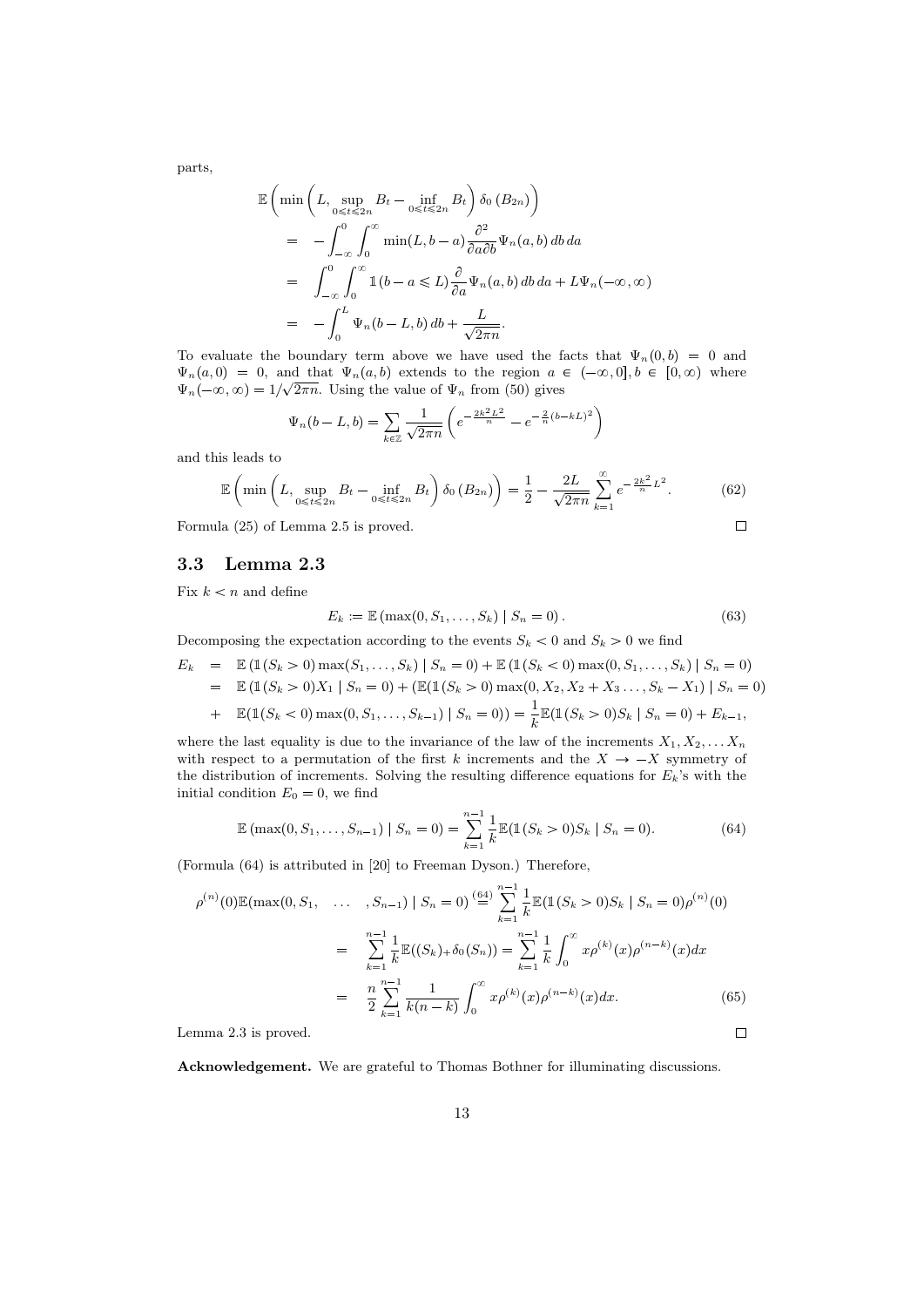#### References

- [1] Anderson, G.W., Guionnet, A. and Zeitouni, O.: An introduction to random matrices (Vol. 118). Cambridge university press (2010).
- [2] Baik, J. and Bothner, T.: The largest real eigenvalue in the real Ginibre ensemble and its relation to the Zakharov-Shabat system. arXiv preprint arXiv:1808.02419 (2018).
- [3] Bleher, P. and Bothner, T.: Calculation of the constant factor in the six-vertex model. arXiv preprint arXiv:1306.3510 (2013).
- [4] Billingsley, P.: Convergence of probability measures. John Wiley & Sons (2013).
- [5] Borodin, A., Sinclair, C. D.: The Ginibre ensemble of real random matrices and its scaling limits. Commun. Math. Phys. 291, 177–224 (2009).
- [6] Borodin, A., Poplavskyi, M., Sinclair, C.D., Tribe, R. and Zaboronski, O.: Erratum to: The Ginibre ensemble of real random matrices and its scaling limits. Communications in Mathematical Physics, 346(3), pp.1051-1055 (2016).
- [7] Choi, J. and Srivastava, H.M.: Integral representations for the Euler-Mascheroni constant  $\gamma$ . Integral Transforms and Special Functions, 21(9), pp.675-690 (2010).
- [8] Deift, P., Its, A. and Krasovsky, I.: Toeplitz matrices and Toeplitz determinants under the impetus of the Ising model. Some history and some recent results. arXiv preprint arXiv:1207.4990 (2012).
- [9] Daley, D.J. and Vere-Jones, D.: An introduction to the theory of point processes: volume II: general theory and structure. Springer Science & Business Media (2007).
- [10] Deift, P.A., Its, A.R. and Zhou, X.: A Riemann-Hilbert approach to asymptotic problems arising in the theory of random matrix models, and also in the theory of integrable statistical mechanics. Annals of mathematics, pp.149-235 (1997).
- [11] Derrida, B., Zeitak, R.: Distribution of domain sizes in the zero temperature Glauber dynamics of the one-dimensional Potts model. Phys. Rev. E 54, 2513– 2525 (1996).
- [12] Edwards, H.M: Riemann's zeta function (Vol. 58). Academic press (1974).
- [13] Feller, W.: An introduction to probability and its applications, Vol. II. Wiley, New York. (1971).
- [14] Forrester, P. J., Nagao, T.: Eigenvalue statistics of the real Ginibre ensemble. Phys. Rev. Lett. 99, 050603 (2007).
- [15] Forrester, P. J.: Diffusion processes and the asymptotic bulk gap probability for the real Ginibre ensemble. Dedicated to Professor RJ Baxter on the occasion of his birthday. Journal of Physics A: Mathematical and Theoretical; 48(32):324001 (2015).
- [16] Ginibre, J.: Statistical ensembles of complex, quaternion and real matrices. J. Math. Phys. **6**, 440-449 (1965).
- [17] Garrod, B., Poplavskyi, M., Tribe, R.P. and Zaboronski, O.V.: Examples of Interacting Particle Systems on Z as Pfaffian Point Processes: Annihilating and Coalescing Random Walks. In Annales Henri Poincaré (Vol. 19, No. 12, pp. 3635-3662). Springer International Publishing (2018).
- [18] Garrod, B., Tribe, R. and Zaboronski, O.: Examples of interacting particle systems on Z as Pfaffian point processes: coalescing branching random walks and annihilating random walks with immigration. arXiv preprint arXiv:1605.09668 (2016).